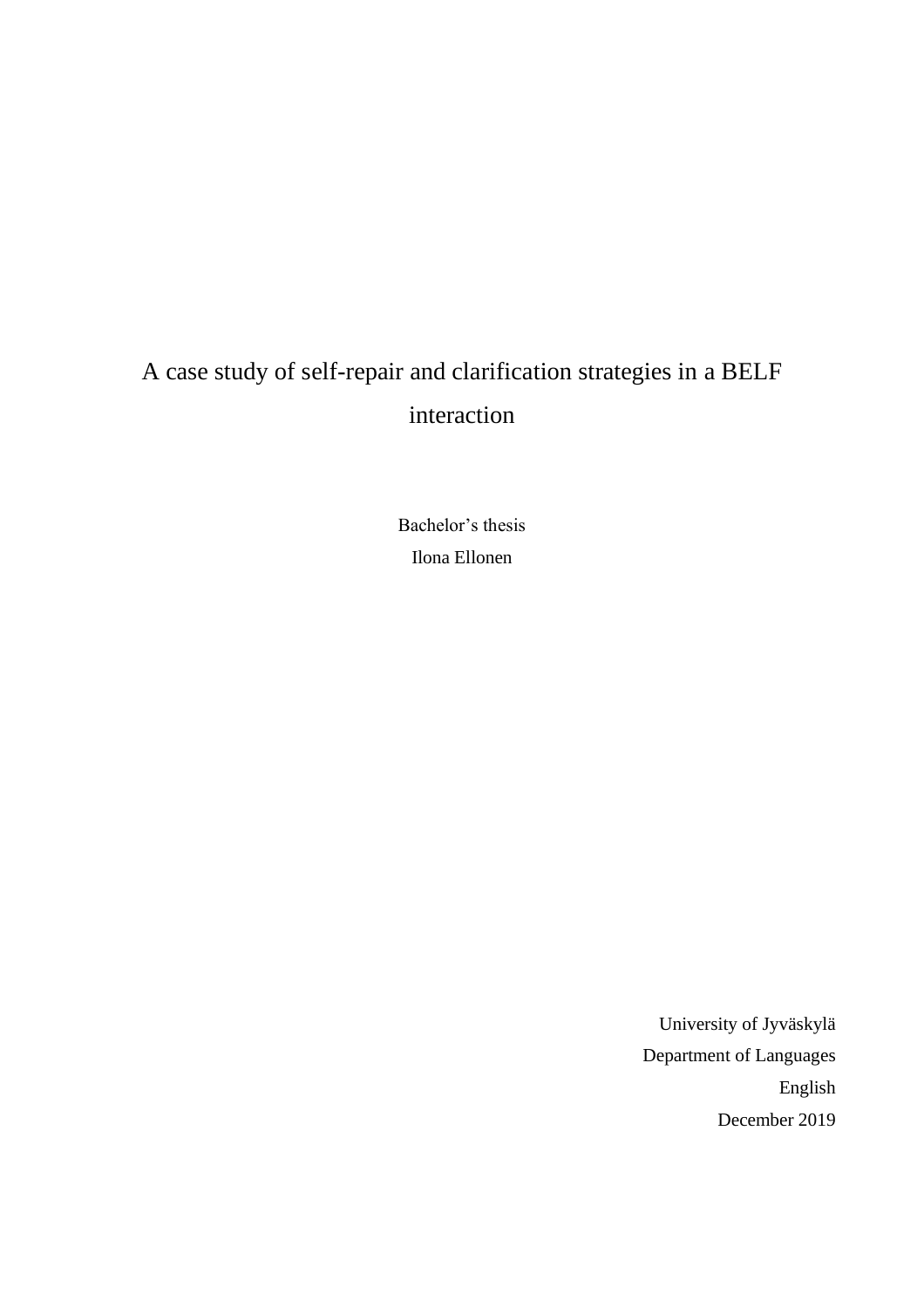# **JYVÄSKYLÄN YLIOPISTO**

| Tiedekunta - Faculty                                                           | Laitos – Department                 |  |
|--------------------------------------------------------------------------------|-------------------------------------|--|
| Humanistinen Tiedekunta                                                        | Kieli- ja viestintätieteiden laitos |  |
| Tekijä – Author                                                                |                                     |  |
| Ilona Ellonen                                                                  |                                     |  |
| Työn nimi – Title                                                              |                                     |  |
| A case study of self-repair and clarification strategies in a BELF interaction |                                     |  |
|                                                                                |                                     |  |
|                                                                                |                                     |  |
| Oppiaine - Subject                                                             | Työn laji – Level                   |  |
| Englannin kieli                                                                | Kandidaatintutkielma                |  |
| Aika – Month and year                                                          | Sivumäärä – Number of pages         |  |
|                                                                                |                                     |  |
| Joulukuu 2019                                                                  | 20                                  |  |
| Tiivistelmä – Abstract                                                         |                                     |  |

Nykypäivän globalisoituneessa maailmassa lukuisten eri kieli- ja kulttuuritaustojen edustajien on kommunikoitava keskenään useissa eri arkipäivän tilanteissa, jolloin ihmiset ovat yhä useammin vuorovaikutuksessa keskenään käyttäen lingua franca -englantia. BELF-viestintä (engl. Business English as a Lingua Franca) on tänä päivänä olennaisessa roolissa kansainvälisessä liiketoiminnassa, jossa englannin kielellä on dominoiva status. Tämä on laadullinen tapaustutkimus, jonka tarkoituksena on selvittää lingua franca -englannin viestintästrategioiden käyttöä ja niiden kommunikatiivisia funktioita Tukholmassa sijaitsevan kansainvälisen yrityksen palaverissa. Tutkimus keskittyi kahden verbaalisen viestintästrategian ilmenemiseen, joita kutsutaan itsekorjaus- sekä selvennystrategioiksi. Aineistona tutkimuksessa käytettiin ääninauhoitetta yrityksen palaverista, jossa osallistujat käyttivät BELF-viestintää kommunikaation välineenä palaverin ajan. Tutkimus pohjautui aiempiin tutkimuksiin ja teorioihin BELF-viestinnästä sekä lingua franca -englannin viestintästrategioista. Siinä käytettiin keskustelunanalyysiin perustuvaa metodologiaa aiemmista viestintästrategiatutkimuksista (Mauranen 2006, Kaur 2011 & Björkman 2014), jotka tutkivat strategioiden käyttöä korkeakoulukontekstissa. Tutkimuksen tarkoituksena oli omaksua aiemmissa korkeakoulututkimuksissa käytetty metodologia ja tutkia sen avulla ilmiötä kansainvälisen liiketalouden näkökulmasta. Tutkimuksen tulokset osoittivat molempien strategioiden aktiivista käyttöä BELF-vuorovaikutuksessa. Puhujien todettiin osoittavan vahvaa orientaatiota selkeään, ymmärrettävään ja tehokkaaseen puheen tuotantoon itsekorjaus- ja selvennysstrategioiden kautta. Tulokset viittasivat siihen, että kyseiset viestintästrategiat toimivat osana puhujien ammatillista kommunikaatiorepertoaaria, ja niitä hyödynnettiin palaverin viestinnällisten tavoitteiden saavuttamiseksi.

Asiasanat – Keywords

English as a lingua franca, ELF, BELF, international business interaction, communication strategies Säilytyspaikka – Depository JYX

Muita tietoja – Additional information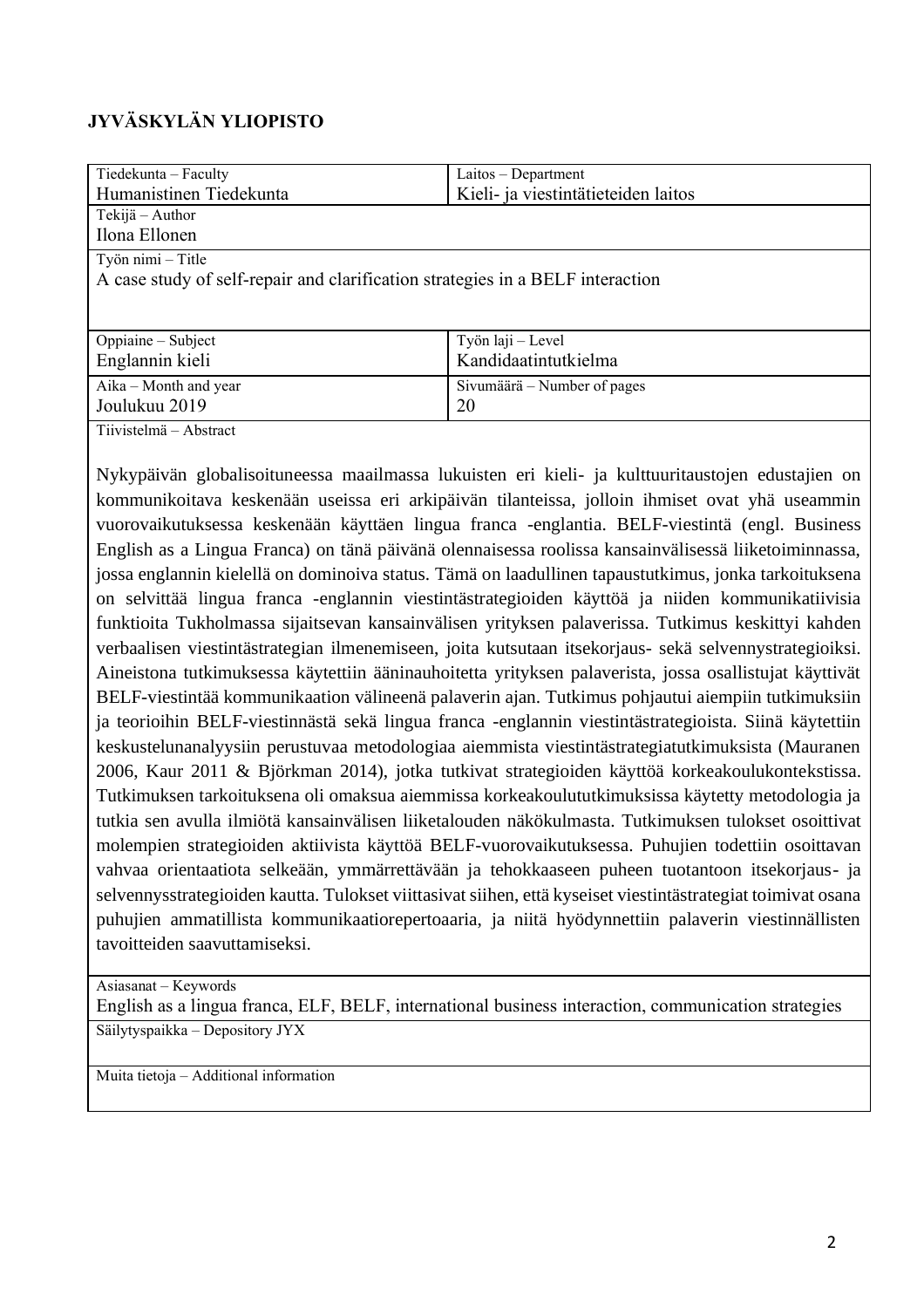# **TABLE OF CONTENTS**

| 2 PRAGMATICS IN ENGLISH AS A LINGUA FRANCA INTERNATIONAL BUSINESS |  |  |
|-------------------------------------------------------------------|--|--|
|                                                                   |  |  |
|                                                                   |  |  |
|                                                                   |  |  |
|                                                                   |  |  |
|                                                                   |  |  |
|                                                                   |  |  |
|                                                                   |  |  |
|                                                                   |  |  |
|                                                                   |  |  |
|                                                                   |  |  |
|                                                                   |  |  |
|                                                                   |  |  |
|                                                                   |  |  |
|                                                                   |  |  |
|                                                                   |  |  |
|                                                                   |  |  |
|                                                                   |  |  |
|                                                                   |  |  |
|                                                                   |  |  |
|                                                                   |  |  |
|                                                                   |  |  |
|                                                                   |  |  |
|                                                                   |  |  |
|                                                                   |  |  |
|                                                                   |  |  |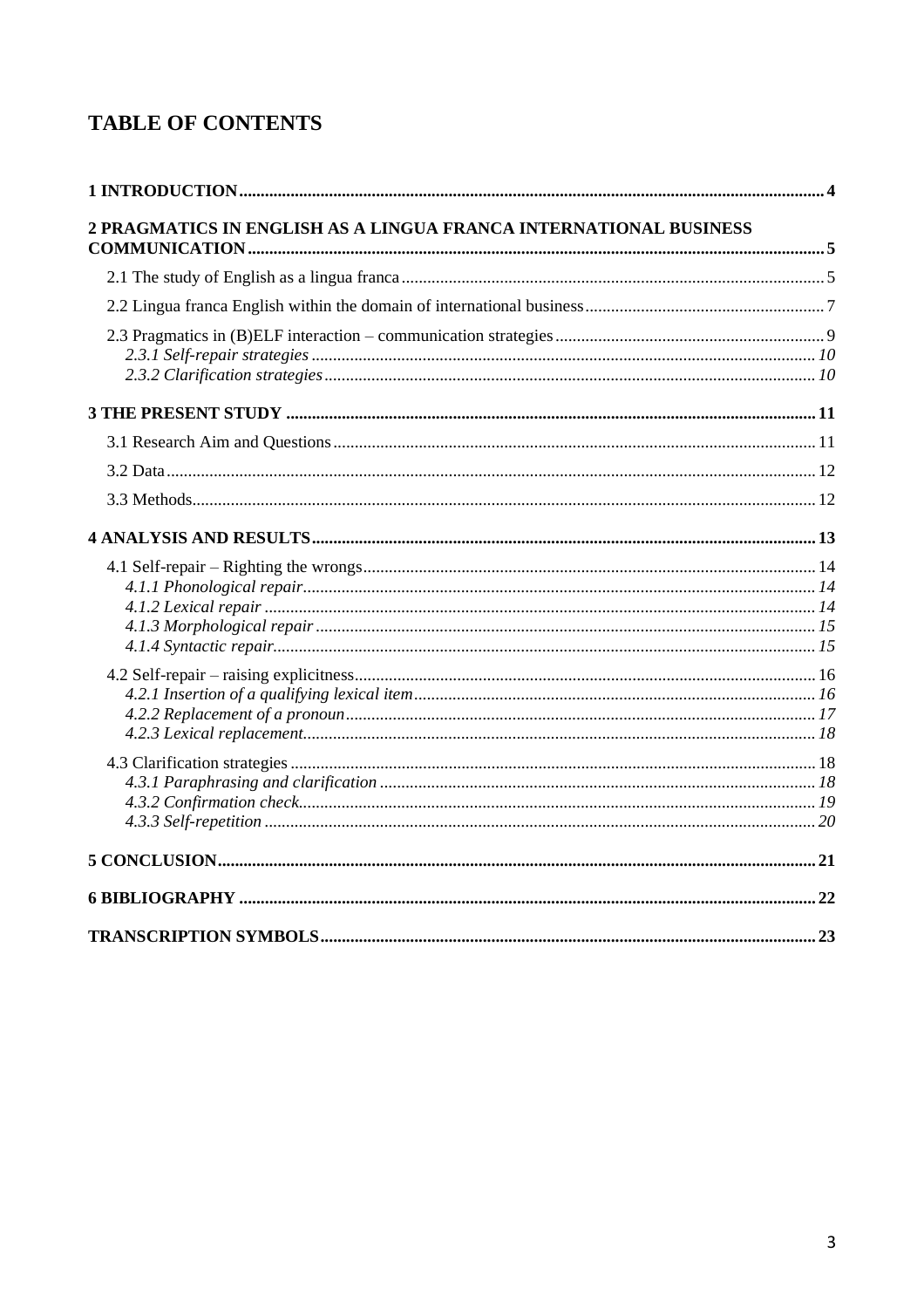### <span id="page-3-0"></span>**1 INTRODUCTION**

English is the most widely spoken language today, with over 1 billion L2 English speakers across the globalized world. As a Lingua Franca, English is seen as the dominant medium of international communication in different interactional encounters among speakers who do not share the same L1 (Björkman 2014). For instance, English as a Lingua Franca (henceforth ELF) is considered the international language of business, which is one of the main reasons why English is spoken so extensively today. As the international trade is expanding increasingly, it is bringing companies worldwide into contact with each other. Therefore, globalized markets and internationally competing corporations drive business professionals from diverse linguistic and cultural backgrounds to communicate with each other on a daily basis. People working within international business often interact through the use of business ELF (BELF), in order to reach common understanding in different work-related interactional situations (Kankaanranta and Planken 2010).

International business communication can be rather unpredictable at times, as speakers come from a variety of L1s and express different levels of English skills. Business professionals cannot take mutual understanding for granted, as it is expected in BELF (as in any ELF) interaction that some sort of communication challenges might occur during the conversation. In other words, speakers are prepared that something could go wrong in the interaction. Yet despite the unpredictable nature, business professionals do manage to have high-level discussions and reach work-related goals through them. In order to achieve successful and explicit BELF communication, speakers utilize various pragmatic means as tools for pro-active work, which are referred to as communication strategies.

Communication strategies are a moderately new research area within the study of ELF pragmatics, which explores how ELF speakers manifest different communicative practices to ensure successful communication. Much of the previous research into ELF pragmatics focuses mainly on how speakers resolve and pre-empt situations of misunderstanding as well maintain mutual intelligibility. In addition, BELF centered studies agree that intercultural communication skills are more important than native speaker correctness in reaching successful communication. The existing studies on communication strategies and their communicative functions in ELF interaction have mostly been conducted within a higher education setting (e.g. Mauranen 2006; Kaur 2011; Björkman 2014). However, the phenomenon has not yet been studied extensively, and much less so from a business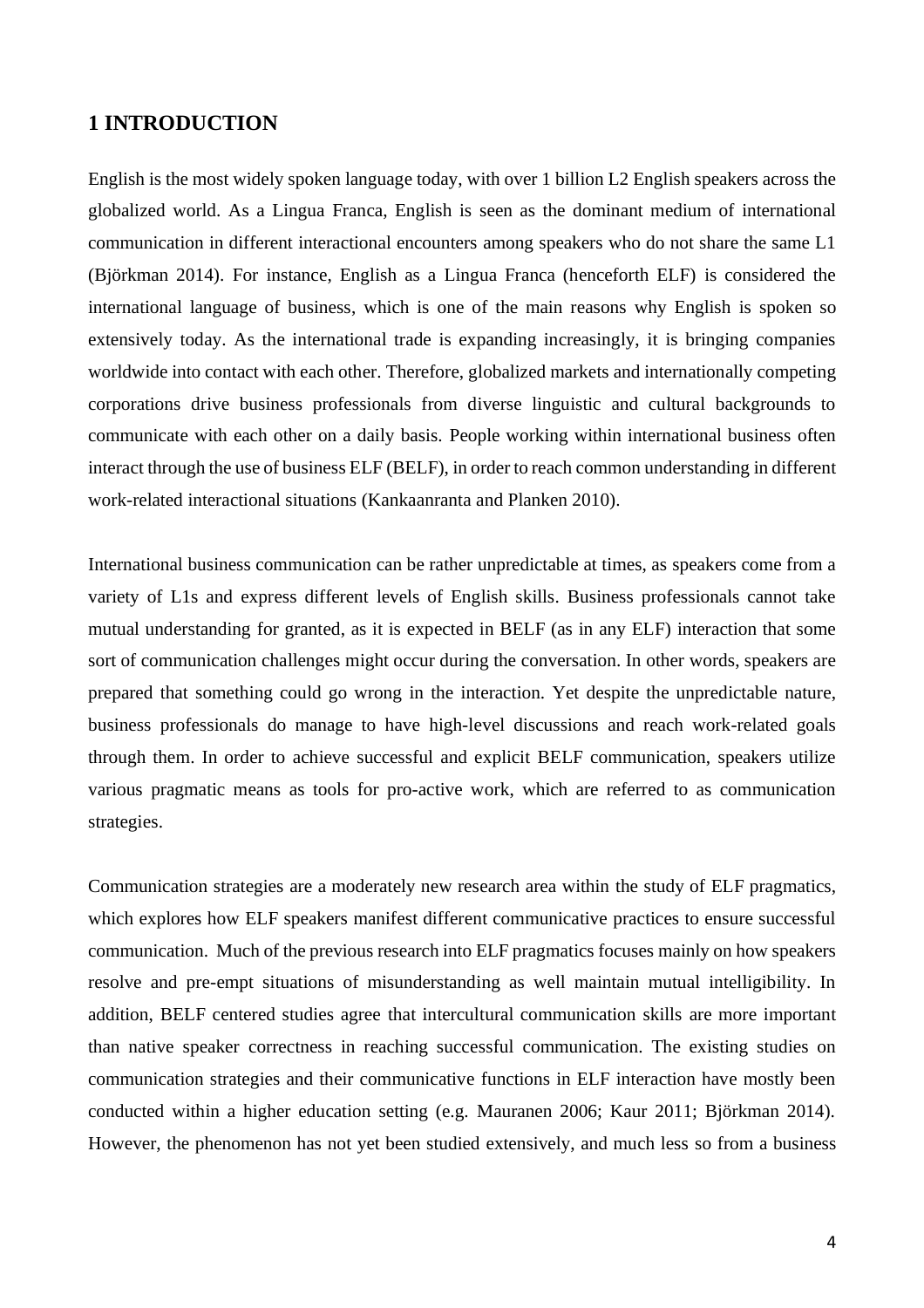perspective, although BELF competence has proven to be an essential component of business knowledge in today's global business (Kankaanranta and Planken 2010).

The present research is a case study that explores the use and functions of two kinds of verbal strategies in a business meeting of one international company based in Stockholm, Sweden, where BELF is used as the medium of communication. The study draws on previous research and theories with regard to the study of BELF and communication strategies, as well as the findings from the audio-recorded and transcribed business meeting. Furthermore, the study adapts a conversation analysis based methodology used in the previous communication strategy studies. The study aims to discover the communicative functions of self-repair and clarification strategies from an international business context, and thus generate more information on BELF speakers' use of verbal communication strategies.

## <span id="page-4-0"></span>**2 PRAGMATICS IN ENGLISH AS A LINGUA FRANCA INTERNATIONAL BUSINESS COMMUNICATION**

#### <span id="page-4-1"></span>**2.1 The study of English as a lingua franca**

ELF is typically defined as a spoken phenomenon, a globalized communicative practice that is used as "an additionally acquired language system" in the interaction between speakers who do not share a common native language (Jenkins et al. 2011: 283). The dominance of the English language status as a lingua franca has grown significantly in the past few decades so that now it is has even been compared to Latin as "the Latin of the modern world" (Björkman 2014: 122). In addition, Mauranen and Ranta (2009) state that as a global lingua franca, it is one of the symbols of the modern world along with globalization, networking, economic integration and the Internet. Because of its increasingly global status, ELF has recently been receiving a lot of attention among researchers and scholars, and the studies have provided important empirical descriptions of ELF usage (Björkman 2014).

However, there are some contradictions between researchers in the definitions of ELF regarding the L1 speakers of English. The majority of ELF researchers (including this study) share the idea that ELF does not exclude L1 speakers, since ELF must also be additionally acquired by L1 speakers of English, as it is not the same as Native English (Jenkins et al. 2011). Some ELF researchers, on the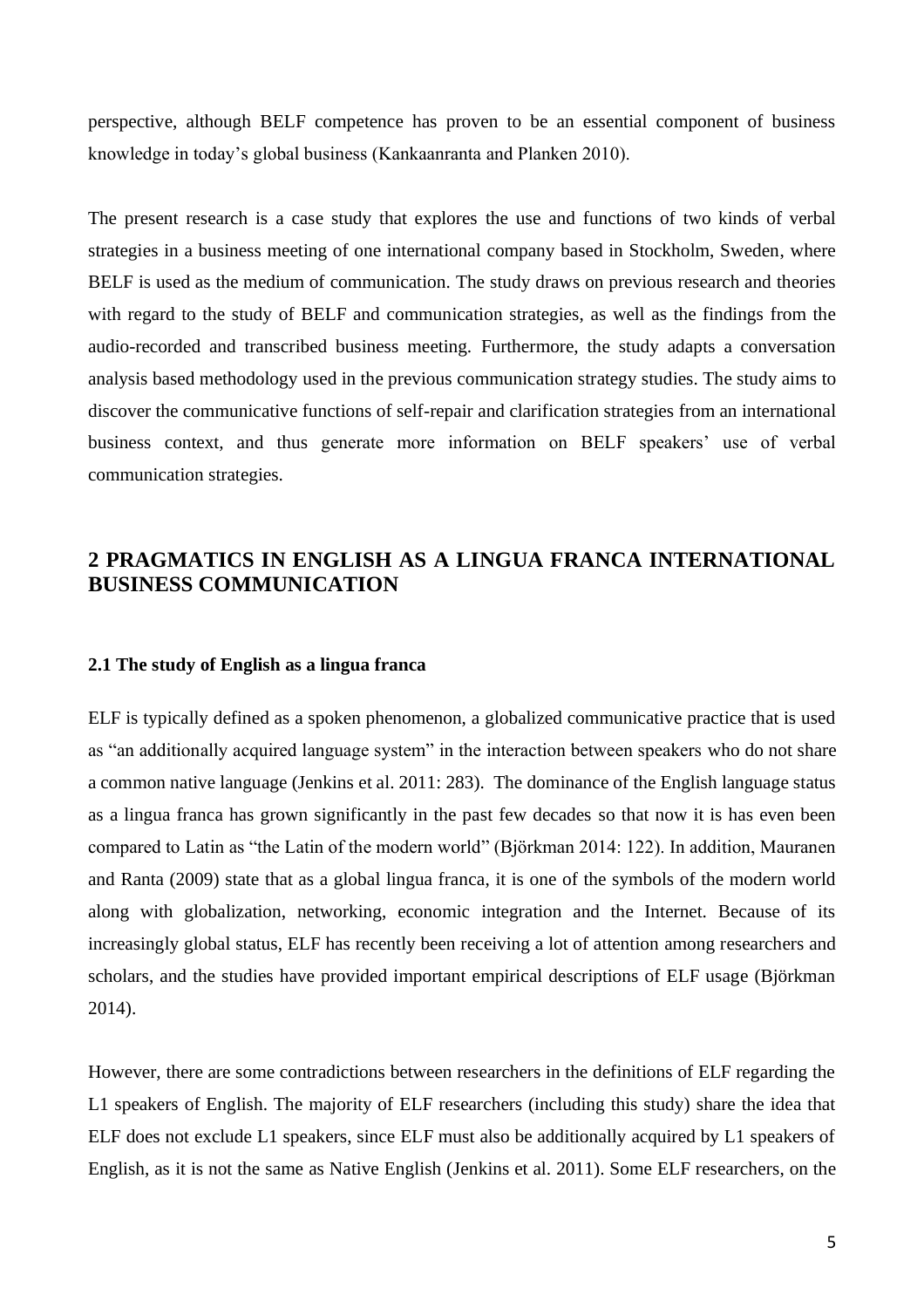other hand, have different perceptions concerning this issue. For example, Firth (1996) defines ELF as a contact language for speakers that do not share either a common native language or a common national culture, who have chosen English as a foreign language for communication (Firth 1996: 240). Firth's definition therefore excludes L1 speakers of English from ELF, as they obviously cannot be seen as foreign language speakers of English. The majority of researchers consider Firth's definition problematic, since ELF is separated from EFL, and it is not a language in itself, but rather a variety of a language that speakers use as a tool of communication. From the ELF perspective, L2 speakers are neither learners of English, nor "failed native speakers" of EFL, but instead "highly skilled communicators who make use of their multilingual resources in ways not available to monolingual L1 speakers" (Jenkins et al. 2011: 284).

The default goal in ELF interaction, as in any human communication, is mutual intelligibility between the interlocutors. However, according to Mauranen (2006), misunderstandings are usually expected to emerge more frequently among speakers that do not share a native language than between L1 speakers of the same language. As Kaur (2011) states, a key feature of interaction in ELF is diversity. When using ELF, speakers have to cope with a variety of parameters, such as different accents, proficiency levels, communicative styles, cultural norms and references (Kaur 2011; Björkman 2014) – which can cause challenges to the interactional process of achieving mutual understanding. In addition, ELF speakers are likely to have gained different experiences in learning and using the English language (Mauranen 2006), and may therefore display different pronunciation patterns and degrees of lexical and grammatical knowledge, as well as interpret lexical items and pragmatic cues differently (Kaur 2011).

Despite the diversity that is omnipresent in ELF contexts, commonalities also emerge within ELF interaction. In fact, ELF speakers are typically strongly oriented to achieving mutual intelligibility and are aware and prepared for the asymmetries that diversity poses among the interlocutors (Björkman 2014). According to Björkman (2014: 124) "this 'preparedness for what might go wrong' can be regarded as one of the characteristics of ELF interactions." Moreover, speakers in ELF contexts have a habit of doing "pro-active work" to ensure communication effectiveness and using a variety of communication strategies to both pre-empt and resolve communicative turbulence and misunderstanding (Björkman 2014; Kaur 2011; Mauranen 2006; Cogo 2009) (see more in section 2.3).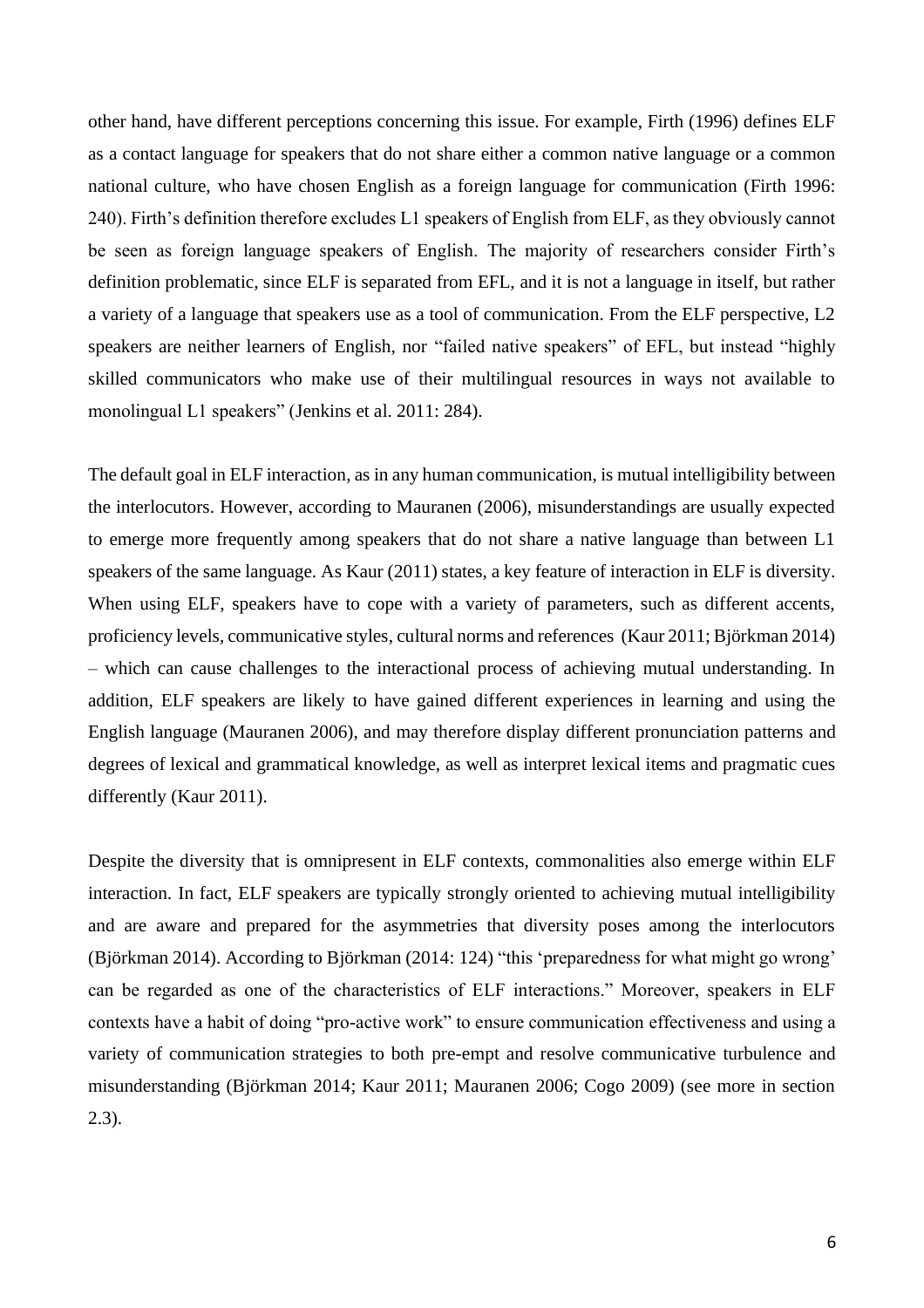Previous studies on ELF have been conducted at various linguistic levels, especially lexis, lexicogrammar, pronunciation and pragmatics. In addition, ELF researchers are engaged in exploring ELF usage in different domains of social interaction, particularly in international business, (higher) education, tourism, politics, science, technology and media discourse (Jenkins et al. 2011; Kaur 2011). Mauranen (2006) argues that ELF is, in fact, a language of secondary socialization into discourse communities, where many of its speakers have a domain-specific ELF repertoire that they may not even acquire or need in their L1. Out of all the domains, international business and higher education have been studied most extensively with regard to ELF usage (Jenkins et al. 2011). This study aims to look into ELF usage from a pragmatic point of view within the domain of international business.

#### <span id="page-6-0"></span>**2.2 Lingua franca English within the domain of international business**

During the past few decades, it has become globally accepted that the lingua franca of international business is English, and because of the increased globalization of countries, companies and individual business professionals must collaborate and compete internationally (Kankaanranta and Planken 2010). International companies around the world are increasingly using English as their corporate language, meaning that all corporate level documentation and reporting, as well as communication between other units is done in English (Louhiala-Salminen et al. 2005). As mentioned earlier, today's business professionals' increasingly do not share an L1 in international work and communication situations; therefore, BELF "has come to dominate as the shared code used to get work done" (Kankaanranta and Planken 2010: 380).

BELF is defined as a neutral and shared communication code for business purposes that has been characterized by its goal and content orientation as well as efficient usage (Kankaanranta and Planken 2010). As discussed above, it is used and shared among the members of the global business discourse community in various business-related interactions. In the definition that will be used in this study, BELF speakers are neither categorized as L1 or L2 speakers, nor learners of the language, but rather as business communicators who make use of BELF in their everyday working life. Some researchers, however, have different opinions on whether BELF should be seen as culture-neutral or cultureless. As it is argued by Meierkord (2002), seeing lingua francas as cultureless is problematic, as it neglects the fact that its speakers come from a diversity of backgrounds. Thus, BELF speakers do bring out their own cultural aspects in discourse practices as well as in terms of how they think encounters should be handled (Louhiala-Salminen et al. 2005: 404).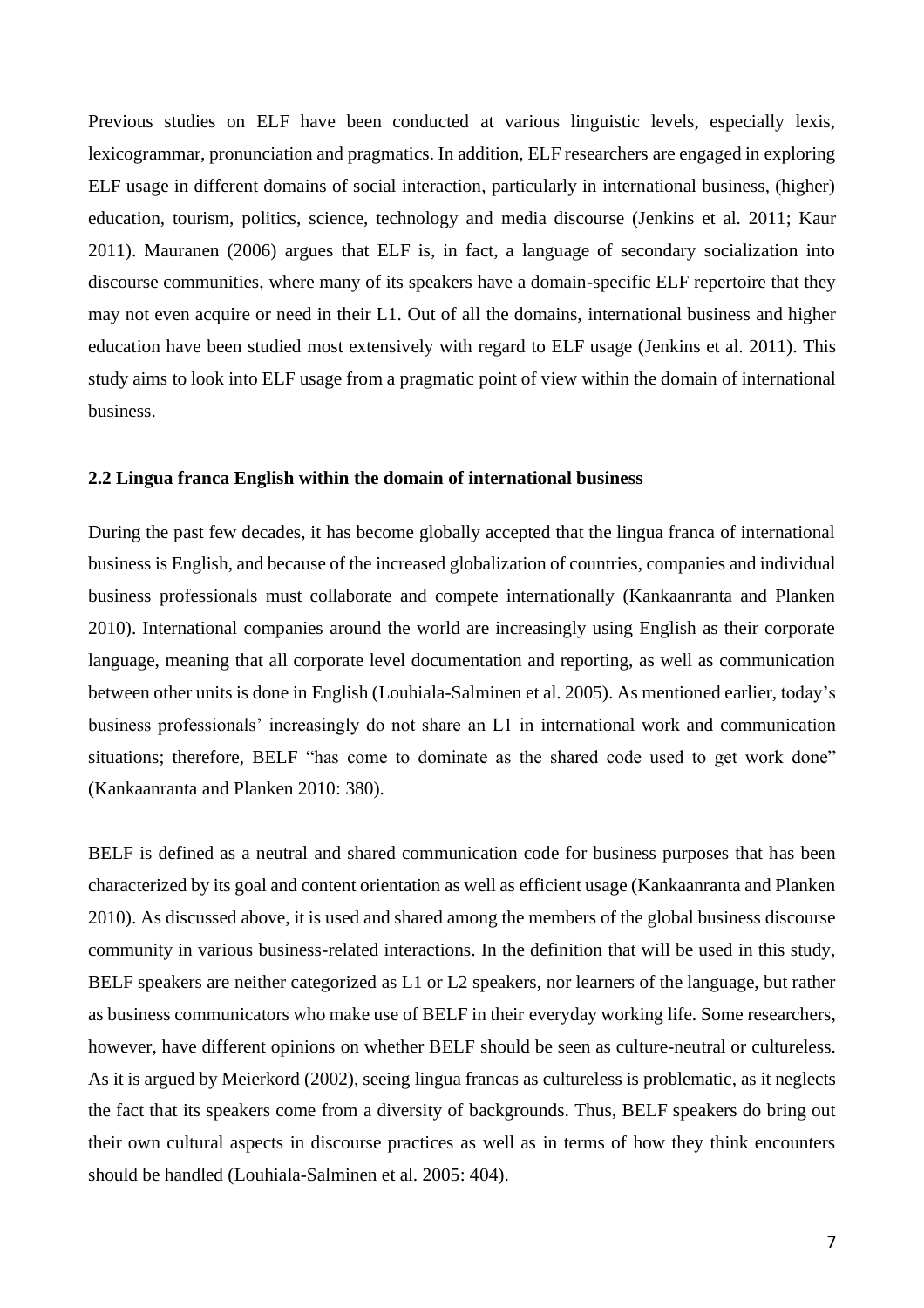Similarly to ELF research, much of the research into BELF focuses on the phenomenon of BELF speakers accommodating in multiple ways to ensure mutual understanding and communication effectiveness (Jenkins et al. 2011). Additionally, a considerable amount of research has been conducted on individual business professionals' perceptions towards BELF communication (Jenkins et al. 2011). For example, Kankaanranta and Planken's (2010) study reveals that the business professionals interviewed in the study see BELF as an essential part of business knowledge, and BELF communication as content-oriented that requires domain specific knowledge and vocabulary.

BELF competence as business knowledge is a significant notion within the concept of BELF, since it is expected from business professionals around the world in today's globalized business to achieve work-related goals and mutual understanding (Räisänen 2018; Louhiala-Salminen et al. 2005). According to Kankaanranta and Planken (2010), BELF competence requires clarity, accuracy of content, and knowledge of business-specific vocabulary and genre conventions rather than linguistic correctness. In addition, relational orientation is seen as a central aspect in BELF competence, since BELF interactions occur with professionals from a variety of L1 and cultural backgrounds (Kankaanranta and Planken 2010). Therefore, it is integral for BELF speakers to pay special attention in ensuring that all participants are comfortable within the interaction and that there is mutual intelligibility between the participants (as in any ELF interaction).

As noted earlier, the speakers manage to use the language successfully and carry out the business discourses for sophisticated professional purposes, despite the diversity that is present in BELF interaction (Mauranen 2006). According to Räisänen (2018), BELF speakers have a professional communicative repertoire, which demonstrates micro-level globalization processes in today's working life and international business; whereas the macro-level aspects of globalized business have generated the need for a new flexible repertoire. Räisänen (2018: 150) states that BELF is being "appropriated, modified and used in diverse ways as part of translingual practices", that are manifested in various goal-oriented business interactions and in building relationships. Furthermore, Kankaanranta and Planken's (2010) study showed that BELF communication about work-related issues with those sharing the business knowledge and professional repertoire was found to be somewhat effortless compared to the communication with non-professionals, which was described as challenging. Additionally, the study revealed that three components were essential for successful BELF usage: "getting the facts right, making the discourse clear, and making the recipient feel good" (Kankaanranta and Planken 2010: 400).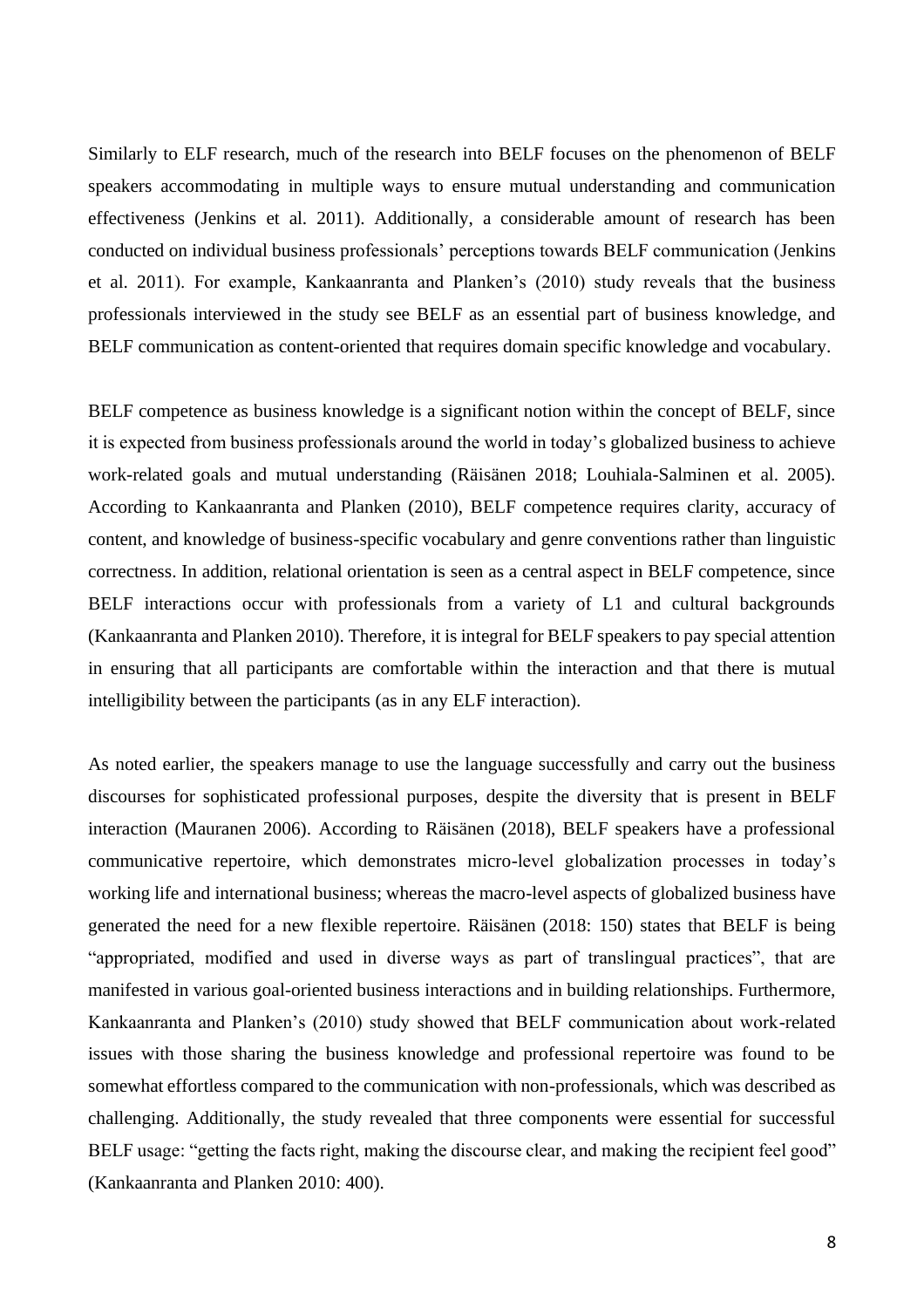#### <span id="page-8-0"></span>**2.3 Pragmatics in (B)ELF interaction – communication strategies**

Early research into ELF pragmatics, for example by Firth (1996) and Meierkord (2002), discovered mutual cooperation as a key characteristic of ELF communication, alongside speakers' strong orientation towards achieving mutual understanding, regardless of linguistic correctness (Jenkins, Cogo and Dewey 2011). In addition, the early work focused on the descriptions of several strategies, features and other pragmatic phenomena that take place in preventing misunderstanding (e.g. Mauranen 2006). More recent work on ELF pragmatics has focused on pragmatic strategies used by ELF speakers, such as pre-empting strategies (Cogo, 2009; Kaur 2011).

More than four decades ago, communication strategies (henceforth CS) were first linked to the study of Second Language Acquisition (SLA). According to Björkman (2014), the first definitions of CSs were limited to overcoming crisis and problems related to language structures, and compensating for breakdowns and gaps in communication, since in the early SLA problematicity was definitional to communication strategies. However, some researchers considered the definition problematic, as they saw CSs as a means of increasing explicitness and effectiveness in communication, instead of fixing only the difficulties and problems that speakers face. Björkman (2014) articulates that such emphasis on problematicity is one of the reasons why CSs within lingua franca communication must be studied separately from the SLA paradigm. In addition, SLA frameworks were originally developed for language teaching; therefore, Björkman (2014) argues that such frameworks are not proper to study CSs in ELF usage.

Research into pragmatic CSs demonstrates that ELF speakers make proficient use of interactional practices to both pre-empt and resolve problems of understanding. In addition to that, the speakers use various 'explicitness strategies' that enhance the clarity, comprehensibility and effectiveness of their speech (Kaur 2011). Thus, Kaur (2011) states that ELF speakers have a habit of using such interactional practices in order to make their speech more intelligible to their interlocutors, which is also considered a signal of cooperation and solidarity (which has been shown to be essential for successful BELF usage). The definition for CSs includes pro-active work (Björkman 2014); for example, Kaur's (2011) study discovered instances where ELF speakers reacted not only to real problems but also potential problems that might have occurred during interaction without any observable problems actually taking place. According to Kaur (2011), speakers have a heavy reliance on CSs in ELF communication, and despite the diversity in such interactions, speakers are able to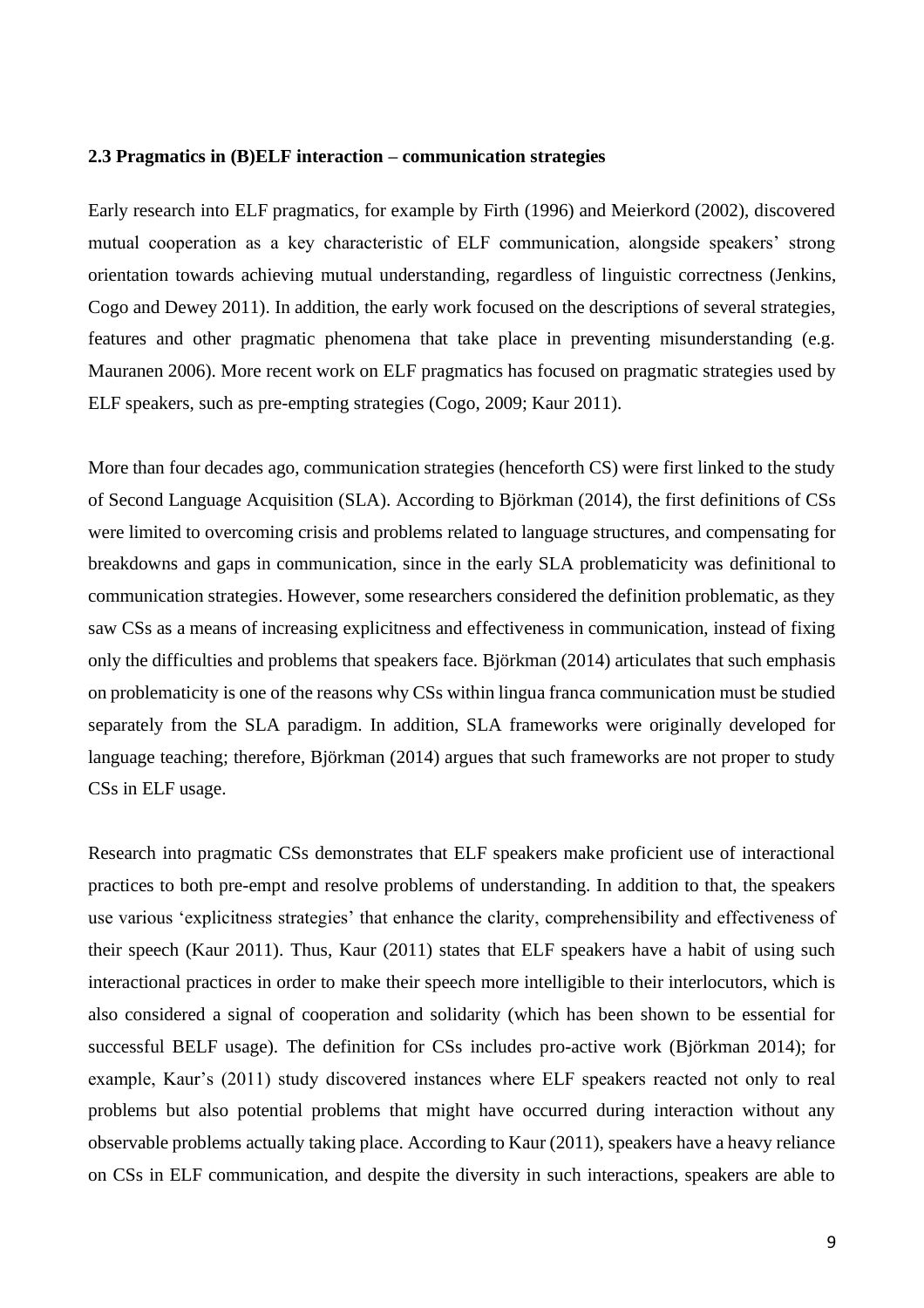utilize the pragmatic resources to accomplish successful communicative outcomes. This study will look more in detail into two forms of CSs: repair and clarification strategies.

#### <span id="page-9-0"></span>*2.3.1 Self-repair strategies*

As reported in Kaur's (2011: 2706) study, repair can be referred to a self-righting mechanism that generally occurs very frequently in conversations "as participants address the difficulties that arise in interaction in an ongoing manner". However, when cultural and linguistic differences are present among participants in interaction (like in ELF contexts), repair has proven to take an even greater role as participants most likely need to deal with increased asymmetries. According to Kaur (2011), the term repair is separated from correction since repair may also occur in the absence of a language error or a mistake, and on the other hand, it may be absent in the occurrence of an error or a mistake. Repair can be self-initiated by the speaker of a turn or it may be other-initiated by the recipient, and likewise it can be performed by either party. However, this study focuses only on self-performed selfrepair practices since in ELF contexts where a hearable error is taking place, it is usually not in the speakers' nature to correct other participants' language errors, as speakers are often engaged to solidarity (Kaur 2011).

Self-repair practices are identified as speakers' own orientations to one's own speech as segments of talk that display disturbance in an ongoing utterance, which is followed by a repair of some element(s) in the preceding utterance. Speakers in ELF interactions resort to self-repair in order to maintain and enhance intelligibility and achieve mutual understanding. Moreover, in such cases when there are no observable errors in participants' speech, self-repair is utilized to pre-empt potential problems rather than real trouble, as a means to pro-active work (Kaur 2011, Mauranen 2006). Such practices include speakers' performance on rephrasing the content, word choice, and grammar of prior talk. The motivation that drives (B)ELF speakers to the move to self-repair is formed by the need to make talk more intelligible and explicit to assist the recipient in the progress of understanding (Kaur 2011).

#### <span id="page-9-1"></span>*2.3.2 Clarification strategies*

According to Kankaanranta and Planken (2010), the term clarity can be used to refer to characteristics such as logical progression, organization and explicitness which is commonly stated as integral in, for example, business communication; "The second component of successful BELF communication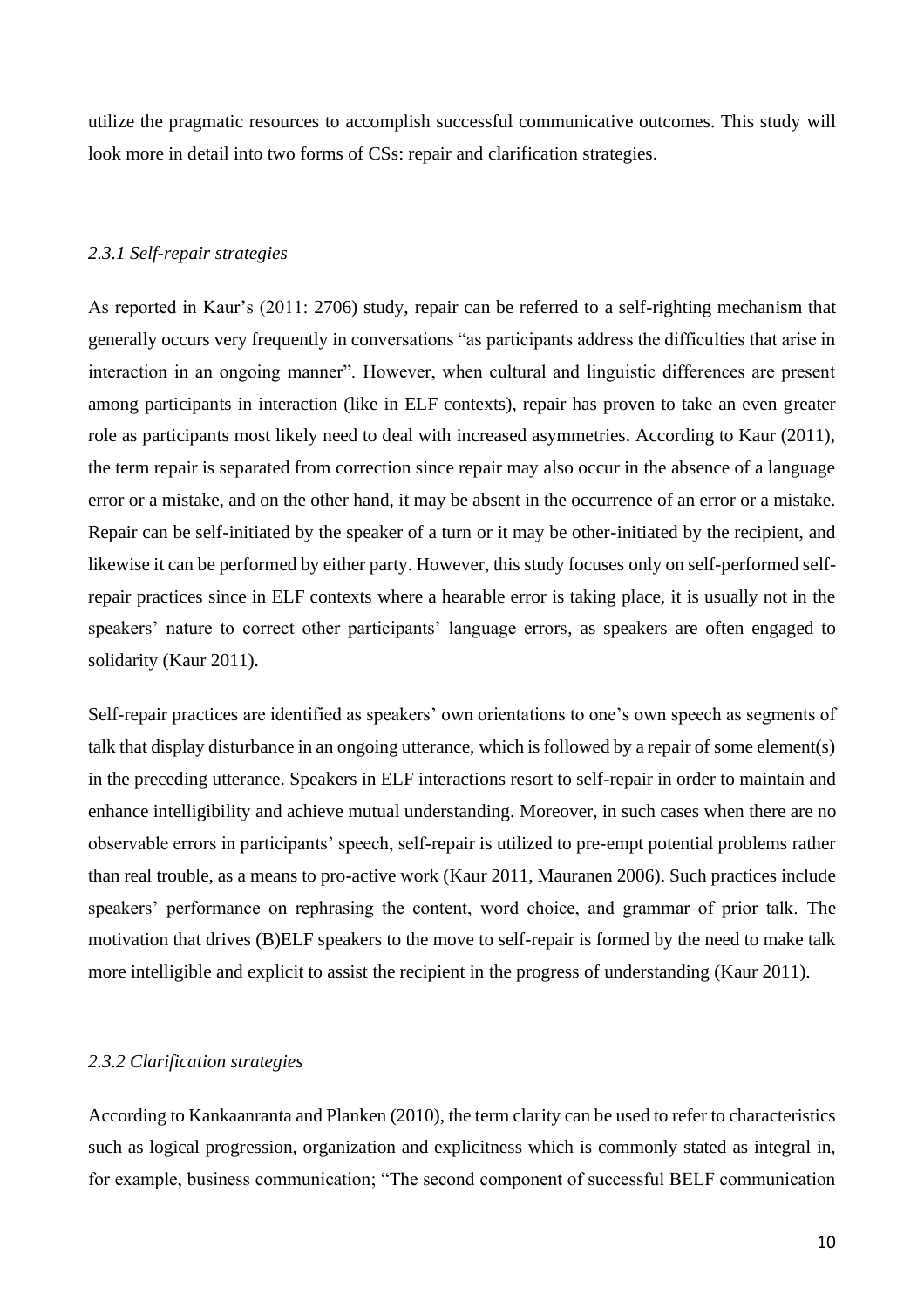can be summarized in one word: clarity" (Kankaanranta and Planken 2010: 401). However, misunderstandings may occur despite participants' communicative and interactive skills. As Mauranen (2006: 147) reports in her study, increased occurrences of clarifications, comprehension checks, and explanations refer to ELF speakers' "natural commonsense assumption" that mutual understanding cannot be taken for granted - it requires special effort when taken into account the "precarious nature of the ELF situation".

In addition, Mauranen (2006) in her study found that speakers utilize clarification strategies to make discourse explicit in ELF interaction. Speakers may for example employ paraphrasing as a means to improve the clarity and comprehensibility of their speech (Kaur 2011: 2705); "rephrasing or restructuring the form of prior utterance, for instance, allows speakers to make themselves clear and improves the chances that at least one of the formulations will get across to the hearers". Such strategies work as pro-active tools to inhibit possible problems of understanding, for example in interactional situations where a pro-longed silence, minimal response, or overlapping talk takes place (Jenkins et al. 2011). Mauranen (2006) states that pro-active strategies are continually used by ELF speakers not only to ensure mutual understanding but also communication effectiveness and intelligibility.

#### <span id="page-10-0"></span>**3 THE PRESENT STUDY**

#### <span id="page-10-1"></span>**3.1 Research Aim and Questions**

As mentioned earlier, CSs are an integral research area within ELF communication, as it is the ultimate intention to communicate effectively and intelligibly in ELF contexts. However, the study of CSs in ELF context is a fairly new research area and their communicative functions have not yet been thoroughly researched. Unlike detailed frameworks that exist in the SLA paradigm, there are relatively fewer attempts in creating CSs frameworks for natural ELF interactions (with the exception of e.g. Björkman's 2014 study). Most of the existing studies on CSs in spoken ELF discourse have been carried out within the field of higher education (e.g. Mauranen 2006; Kaur 2011; Björkman 2014), but fairly less has been conducted in the domain of international business.

The aim of this study is to narrow down the research gap described above by discovering and providing information on the use and functions of self-repair and clarification CSs in BELF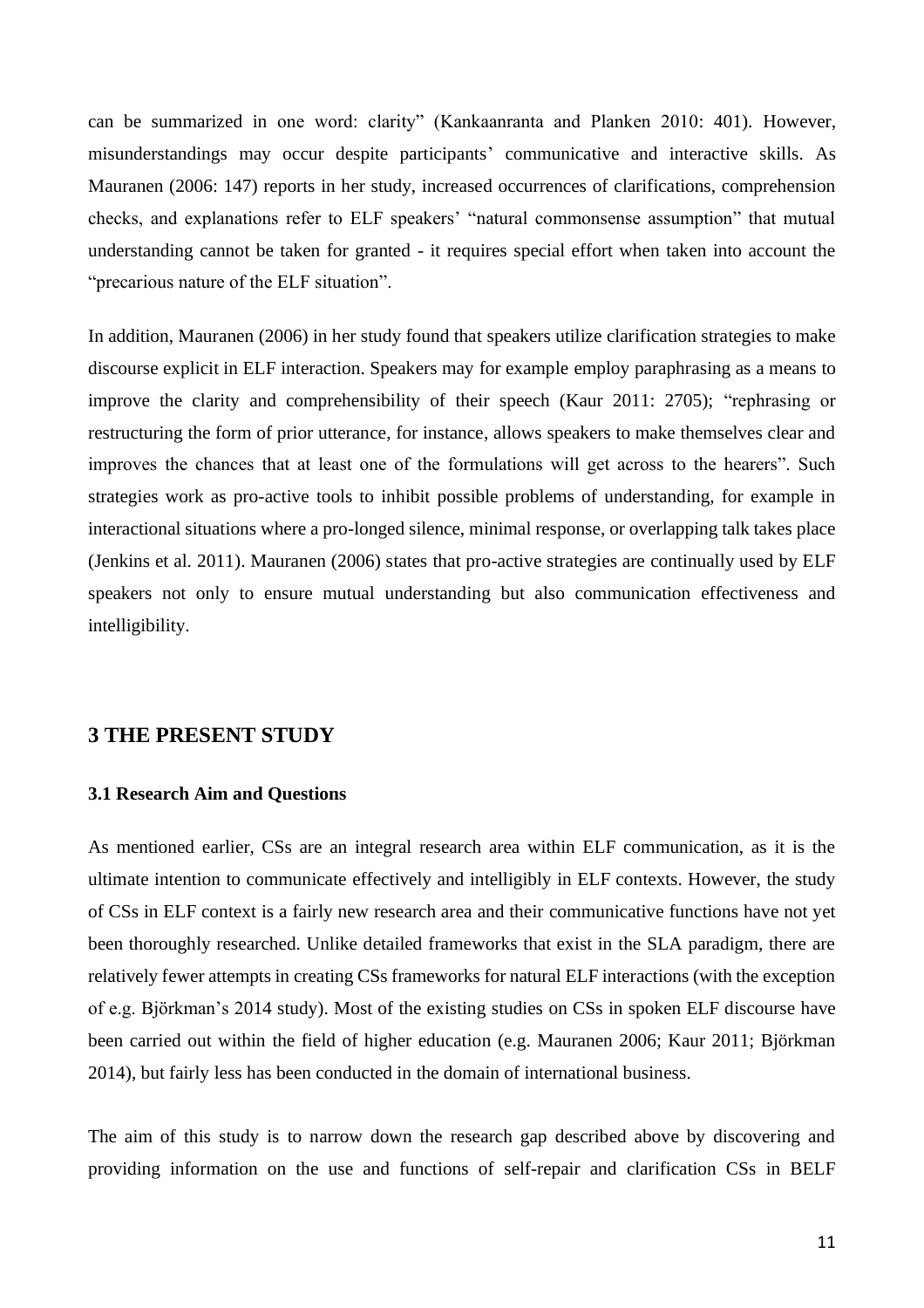interaction. More specifically, the study aims to explore the communicative functions of such CSs in a business meeting of an international company based in Stockholm, Sweden. The study will focus on the following research questions:

1. What kind of self-repair and clarification CSs emerge during the meeting?

2. What functions do the CSs carry within the BELF interaction, i.e. do they pre-empt or resolve communicative turbulence and/or enhance the communicative comprehensibility and effectiveness of the meeting?

#### <span id="page-11-0"></span>**3.2 Data**

The data used in this study is an audio recording from a business meeting of an international company. The recorded meeting took place on 27 February 2019 in Stockholm. The recording is approximately 1 hour long, and the meeting was recorded specifically in cooperation with this study. The five (5) participants speaking on the recording are all business professionals who are L2 speakers of English. As it is increasingly the case in today's international business communication (e.g. Kankaanranta and Planken 2010; Louhiala-Salminen et al. 2005), the business professionals participating in this study come from different L1 backgrounds, and the corporate language of the company is English. Therefore, (B)ELF is being used to communicate throughout the whole recorded meeting. Furthermore, the participants have received a privacy notice and they have given an official consent to participate in this study. According to those terms, the company name as well as the names of the participants will remain anonymous.

#### <span id="page-11-1"></span>**3.3 Methods**

The approximately one-hour recording was transcribed, and some parts of the transcript were manually selected for qualitative analysis. The selection of the data is conducted in terms of what is relevant to this study and which spoken parts best demonstrate the use and functions of CSs in the data of this study. Therefore, the contents of the meeting, such as the topics handled, are neither revealed for security reasons, nor are they relevant for this study.

The methodology used in this study is a conversation analysis based CSs framework on self-repair and clarification strategies - the methodology used in previous CSs analyses that have been conducted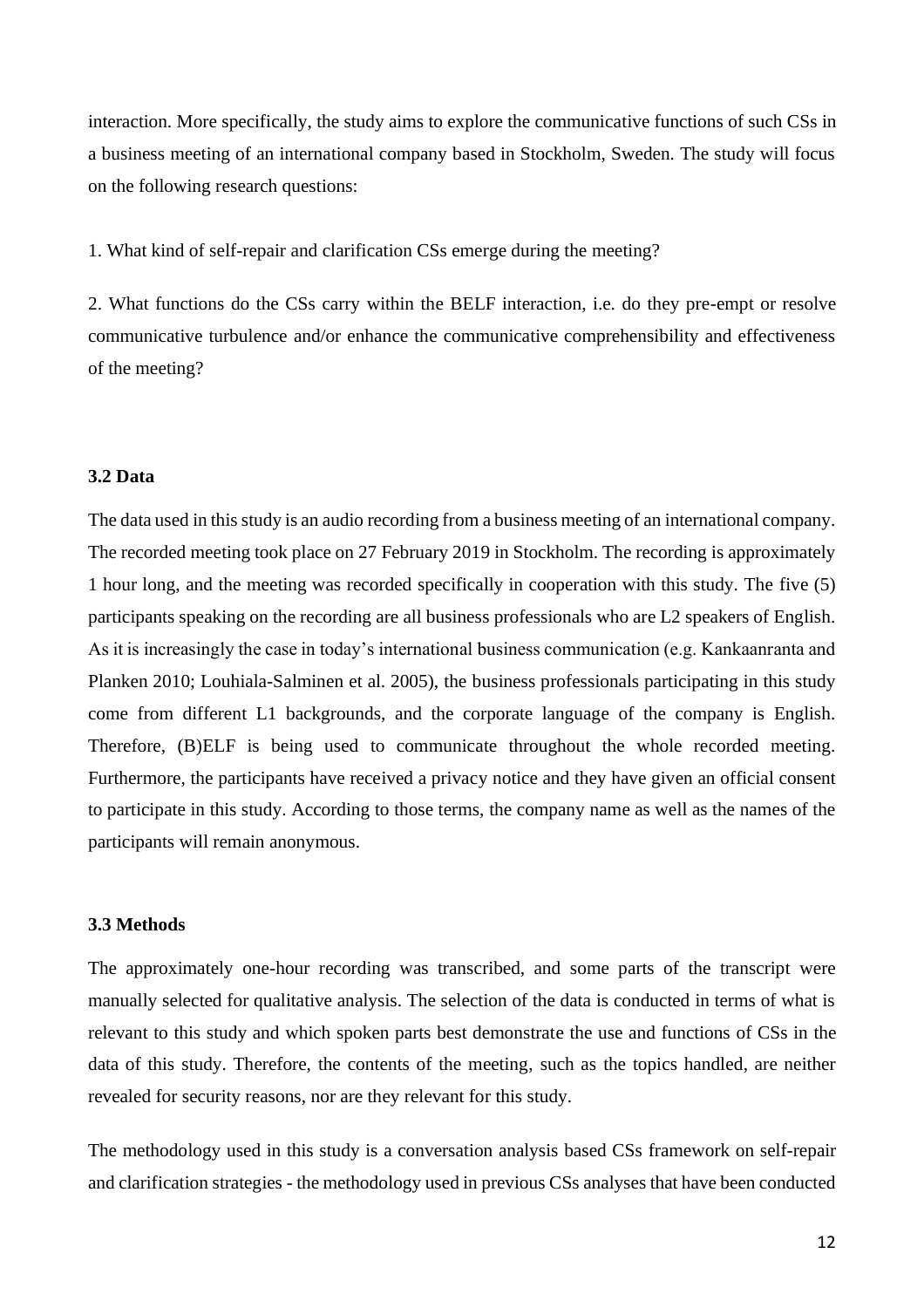within the domain of higher education (e.g. Björkman 2014; Kaur 2011; Mauranen 2006) is adopted and used to analyze repair and clarification CSs in an international business setting. As mentioned previously, speakers in any interactional ELF setting have a habit of doing pro-active work and using a variety of communication strategies to pre-empt and resolve communicative turbulence and ensuring communication effectiveness (e.g. Björkman 2014; Cogo 2009; Kaur 2011; Mauranen 2006). Thus, the adopted methodology of CSs analysis from the domain of higher education into the domain of international business is theoretically unproblematic. However, possibly emerging communicative characteristics of specifically BELF usage (see section 2.2) are additionally taken into account in interpreting the data, as it is relevant for this study that deals with an international business setting.

### <span id="page-12-0"></span>**4 ANALYSIS AND RESULTS**

The present study looks into two types of self-repair practices as well as several pro-active clarification strategies, which emerged during the business meeting. Overall, the results demonstrate speakers' active use of both self-repair and clarification strategies during BELF interaction. The participants are seen to be very much aware of the nature regarding the current BELF situation, and they therefore act accordingly by showing strong orientation towards clear, explicit, and effective production of speech. Furthermore, the results present that the methodology from Kaur's (2011), Mauranen's (2006) and Björkman's (2014) study within the domain of higher education worked unproblematically with this study's business meeting context, as speakers showed similar use of CSs regardless of the different interactional ELF context, especially with self-repair practices. However, the results also somewhat differ - the speakers in this study show greater effort in terms of getting the key work-related concepts correct and the ideas concerning them understandably across to the interlocutors, which is shown especially through the use of clarification strategies. The results thus suggest that the use of the strategies are a part of the speakers' professional communicative repertoire. This proves the content and goal-centric nature of BELF that is perhaps not as dominant in other ELF contexts, such as in higher education that is explored in Kaur's (2011), Mauranen's (2006), and Björkman's (2014) study.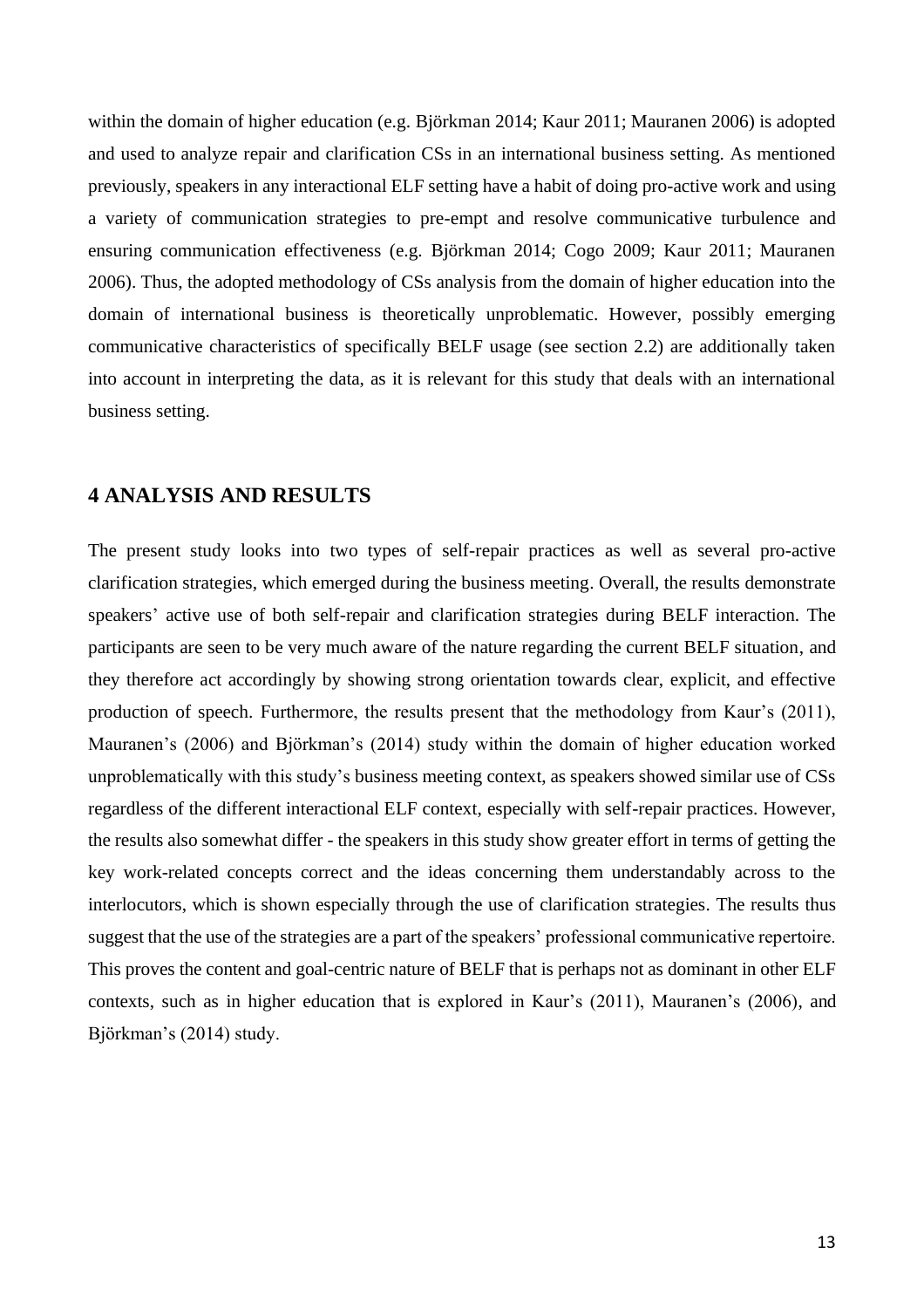#### <span id="page-13-0"></span>**4.1 Self-repair – Righting the wrongs**

The first and more typical form of self-repair, which was also performed regularly among the participants of this study, can be described somewhat as 'righting the wrongs'. Such instances are identified as the process of a speaker performing a hearable error or a mistake (according to the norms of the standard language) in the preceding utterance, which is then replaced with a linguistic unit according to what the speaker thinks is correct. They seem to function as a means to resolve errors regarding different aspects of the participants' talk, mainly in order to maintain and enhance communicative intelligibility and accurateness during the meeting as demonstrated below. The examples show speakers' similar use of phonological, lexical, morphological and syntactic repair as also found in Kaur's (2011) study.

#### <span id="page-13-1"></span>*4.1.1 Phonological repair*

Self-repair may take place within disturbance at the phonological level, where a speaker is oriented to correcting one's phonemic slip or articulation of a word (Kaur 2011). In the examples (1) and (2) below, the repairs entail overcoming speakers' phonological errors by replacing the mispronounced words with the correct forms. The mispronounced words are immediately followed by the repairs, and, as example (1) displays, the speaker is likely to be able to continue smoothly with the rest of the utterance. Furthermore, both examples suggest that the speakers are showing an orientation to comprehensibility by also repeating and adding key information connected to the words that were mispronounced before actually correcting them: In example (1), the speaker adds the word "separate" and repeats the word "job" with regard to mispronounced word "descriptions". In example (2), the speaker repeats the adjective "good" twice after the phonemic slip regarding the word "example".

- (1) S1: a quick question. how many **job pres eh separate job prescript descriptions** we have?
- (2) S2: an-and power plants are (0.7) are **good expa good**-**good example**

#### <span id="page-13-2"></span>*4.1.2 Lexical repair*

Self-repair may also emerge at the lexical level, where a speaker replaces an incorrect word choice with a correct one. As the examples (3) and (4) show, the replacements take place immediately after the incorrect lexical unit that Kaur (2011) describes as a slip of tong. In example (3), the speaker replaces the incorrect word "past" with the correct word choice "beginning". Example (4), on the other hand, demonstrates a speaker accidentally mixing up the personal pronouns he and she, which the speaker repairs immediately. After the repair has been performed, the speakers again continue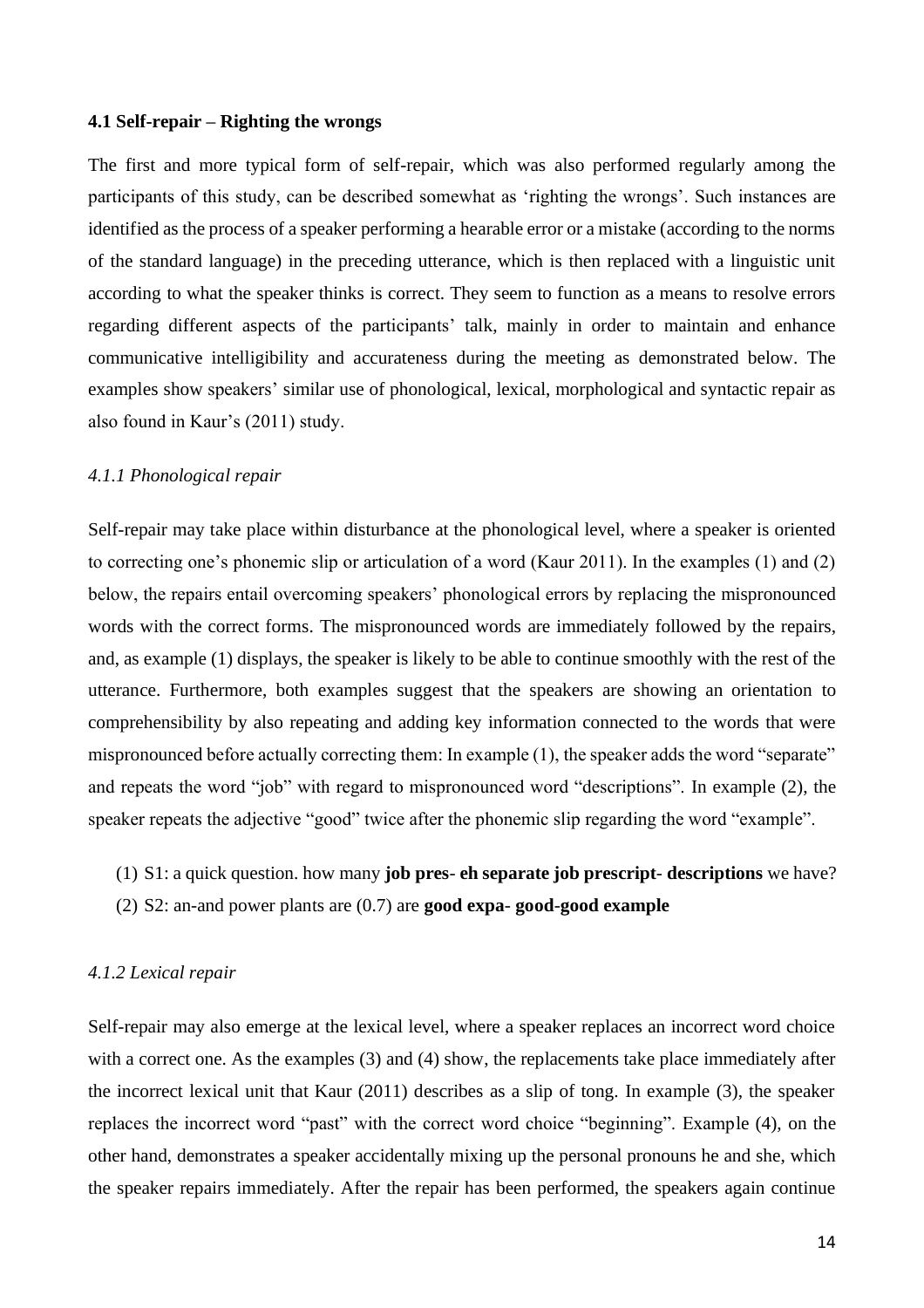with the rest of the utterances, with no notable disturbance to the sentence structures as displayed in both of the examples below.

- (3) S2: [i-i] in in my understanding we have eh **from eh from the past ehh from the beginning** of the new organization (0.7) we-we have spent quite spent quite a lot effort having having eh eh decent level job descriptions.
- (4) S2: [in my understanding] it's not eh that urgent that that ehh that **he nee she needs** the answer today

#### <span id="page-14-0"></span>*4.1.3 Morphological repair*

At the morphological level, self-repair may appear in the form of correcting the inflection of a word as shown in example (5), where the speaker replaces the incorrect suffix of the word with the correct form. Additionally, morphological repair may emerge for example as correcting a word from singular to plural or changing the tense of a word etc. (Kaur 2011). Example (5) illustrates the speaker being aware of the mistake regarding the inflection of the previous unit and immediately shows an orientation to accuracy by asking "what is the fine word". Morphological errors are likely to appear regularly in ELF interactions and as Kaur (2011) states, they rarely create trouble in terms of getting the message across if they are left unrepaired. However, when self-repair does take place as seen in example (5), it again implies to the speaker's engagement to being accurate, which is considered especially important in BELF interaction.

- (5) S1: How about making it a game? I have e- experience in ehh sort of the **gamificavity ehh what is the fine word**  $S3: Mmm=$ 
	- S1: **Gamification**

# <span id="page-14-1"></span>*4.1.4 Syntactic repair*

Fourthly, self-repair may take place at the syntactic level, where the correction may be performed for example in the form of a speaker abandoning a previous syntactic sentence construction, modifying the clause type or changing the word order of a sentence (Kaur 2011). As stated by Kaur 2011, syntactic self-repair is likely to be more extensive compared to phonological, lexical, or morphological repair, because speakers may perform considerable changes to the ongoing utterances.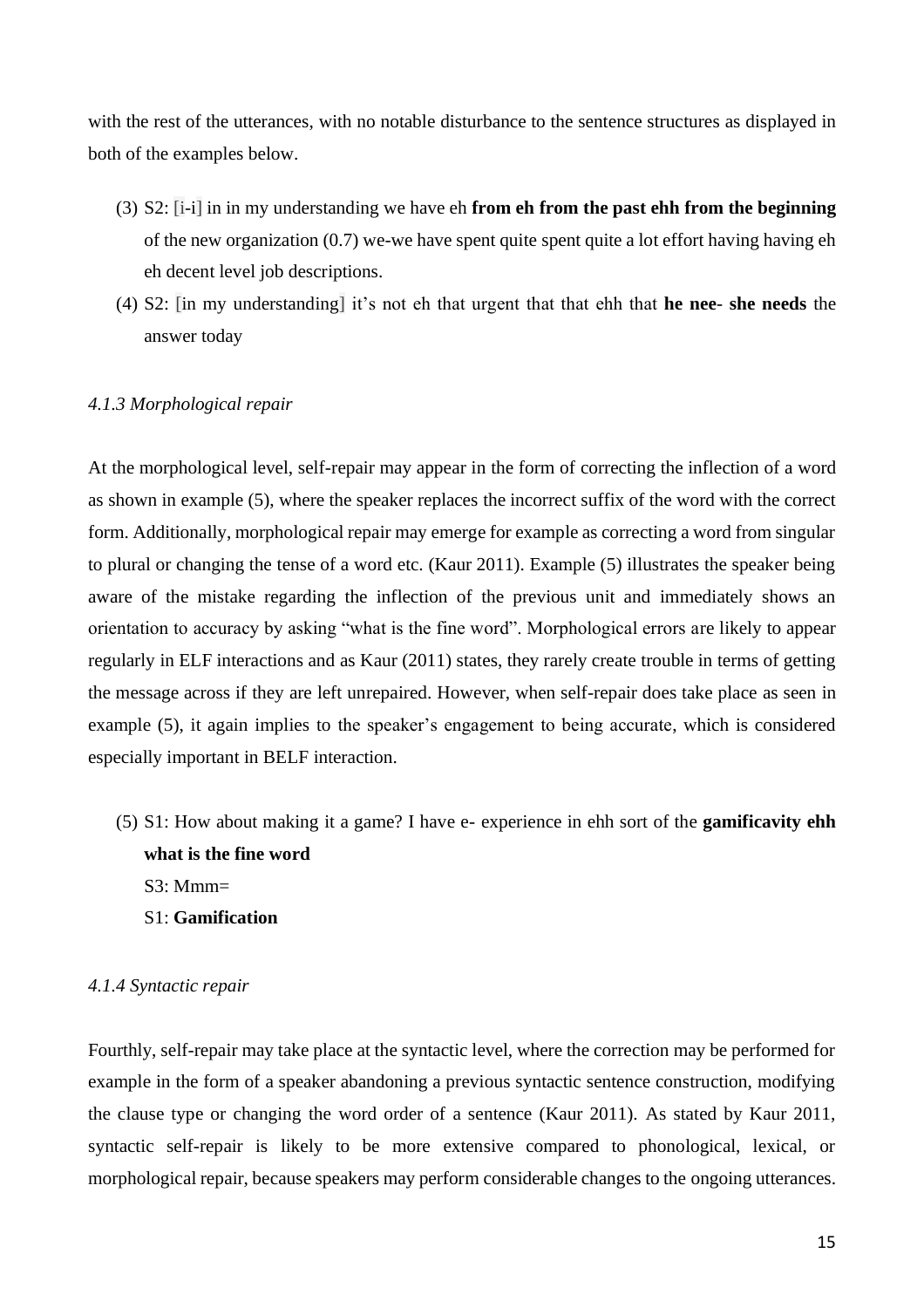Example (6) demonstrates the speaker being unsatisfied with the previous word order of the verb phrase in progress, which is then changed according to what the speaker thinks is correct. In example (7), the speaker's previous utterance is grammatically correct, yet he or she decides to abandon the sentence construction. The repair suggests that instead of saying "maybe this takes too long", the speaker feels like proposing a separate discussion expresses better to the interlocutors that ongoing matter of discussion is important but it is taking too long for the current meeting.

- (6) S2: but **it has been the email ehh e**-**emailing has been** for quite a long time so so (0.8) so eh she needs the answer from-from us in in cer- (h) certain period of time
- (7) S2: So that is is the inside where she wants to have our (0.7) our opinion but but eh make**maybe this takes too** (1.0) **maybe it should** (0.7) **be good thing to have a separate discussion**

#### <span id="page-15-0"></span>**4.2 Self-repair – raising explicitness**

The second form of self-repair that occurred during the business meeting can be described as selfrepair practices which are not preceded by a hearable error or mistake, in contrast to 'correction' exemplified above, but are regularly performed by (B)ELF speakers regardless. To identify these kinds of repair practices, it is crucial to "answer the question 'why that now?' when there is no hearable error or mistake in the preceding segment of talk" (Kaur 2011: 2709). Such instances of repair usually take place in the form of a speaker producing an alternative utterance for something said previously, or making additions to an ongoing utterance. They seem designed not only to make discourse more explicit, but also pre-empt possible disturbance by enhancing the clarity of speakers' talk. The occurrence of this form of self-repair in ELF contexts is often the outcome of ELF speakers' strong orientation to pro-active work, as demonstrated below and also shown in Kaur's (2011) study. However, examples below where speakers are shown to self-repair demonstrate speakers' precision on content that seems to be important in terms of reaching the communicative goals of the meeting they are tied to the BELF context and are therefore used for purposes other than the ones in Kaur's (2011) study.

#### <span id="page-15-1"></span>*4.2.1 Insertion of a qualifying lexical item*

One self-repair practice performed in the meeting involves a speaker inserting a qualifying lexical item to make his or her utterance more specific. It may occur in segments of talk where the preceding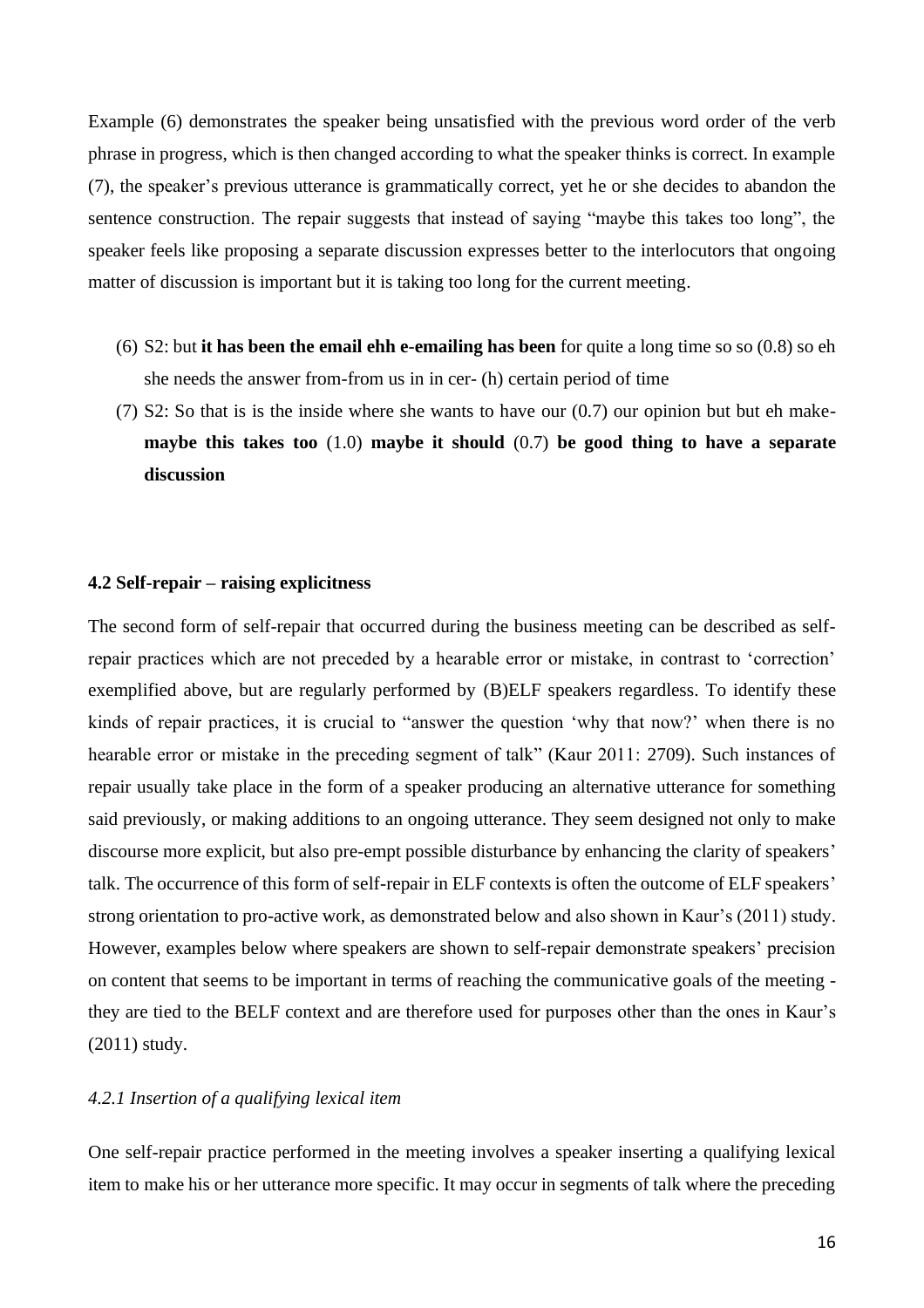term used has made the utterance rather general, and the speaker therefore inserts a lexical item to the utterance in order to reduce the possible amount of meanings that the utterance may carry within (Kaur 2011). In example (8), the speaker inserts the word "descriptions" which suggests that the speaker's intent is to make it clear to the interlocutors that he or she is referring to the descriptions. Example (9) shows the speaker narrowing down the amount of meanings that the previous utterance "no language requirement" carries by inserting the word "English" to specify that he or she is specifically talking about English language requirements. The performance of this kind of self-repair practice shown in the examples below and also demonstrated by Kaur (2011) illustrates speakers' orientation to pre-empting possible situations where interlocutors would have to ask the speaker for additional clarification.

- (8) S1: So **these** are tools for personal development and eh personal career planning ehh **these descriptions** ehh and that's why we want to have them open
- (9) S1: at the moment we have a lot of people working in the company who have been hired here with **no language** (0.7) **eh requirement** (1.3) **eh or no English language requirement** whwhen hired

#### <span id="page-16-0"></span>*4.2.2 Replacement of a pronoun*

Another self-repair practice emerges in the form of a speaker replacing a pronoun used in the preceding utterance with its referent. Example (10) demonstrates a speaker using the pronoun "that" in the previous utterance, which the speaker repairs with its referent "process" by first repeating a part of the prior utterance "to get" and then replacing the pronoun. Kaur (2011: 2710) states that when questionable reference takes place, there is a possibility that such situations end up in an "interpretive error, which reveals itself as a misunderstanding in the next turn". The performance of this self-repair practice therefore suggests that BELF speakers are aware of the possible turbulence that a problematic pronoun usage can cause to the interlocutors. The replacement of the pronoun may function as a move to pre-empt possible problems in understanding and thus ensure communication effectiveness, as demonstrated in example (10) below. The example also shows the speaker making clarifying additions to the rest of the clause after the repair has been performed.

(10) S1: so good we have the second meeting already in in your calendars and eh now ((name)) will (0.7) eh take an extra point for booking the first one **to get that start**- **eh** S3: yes [yeah]=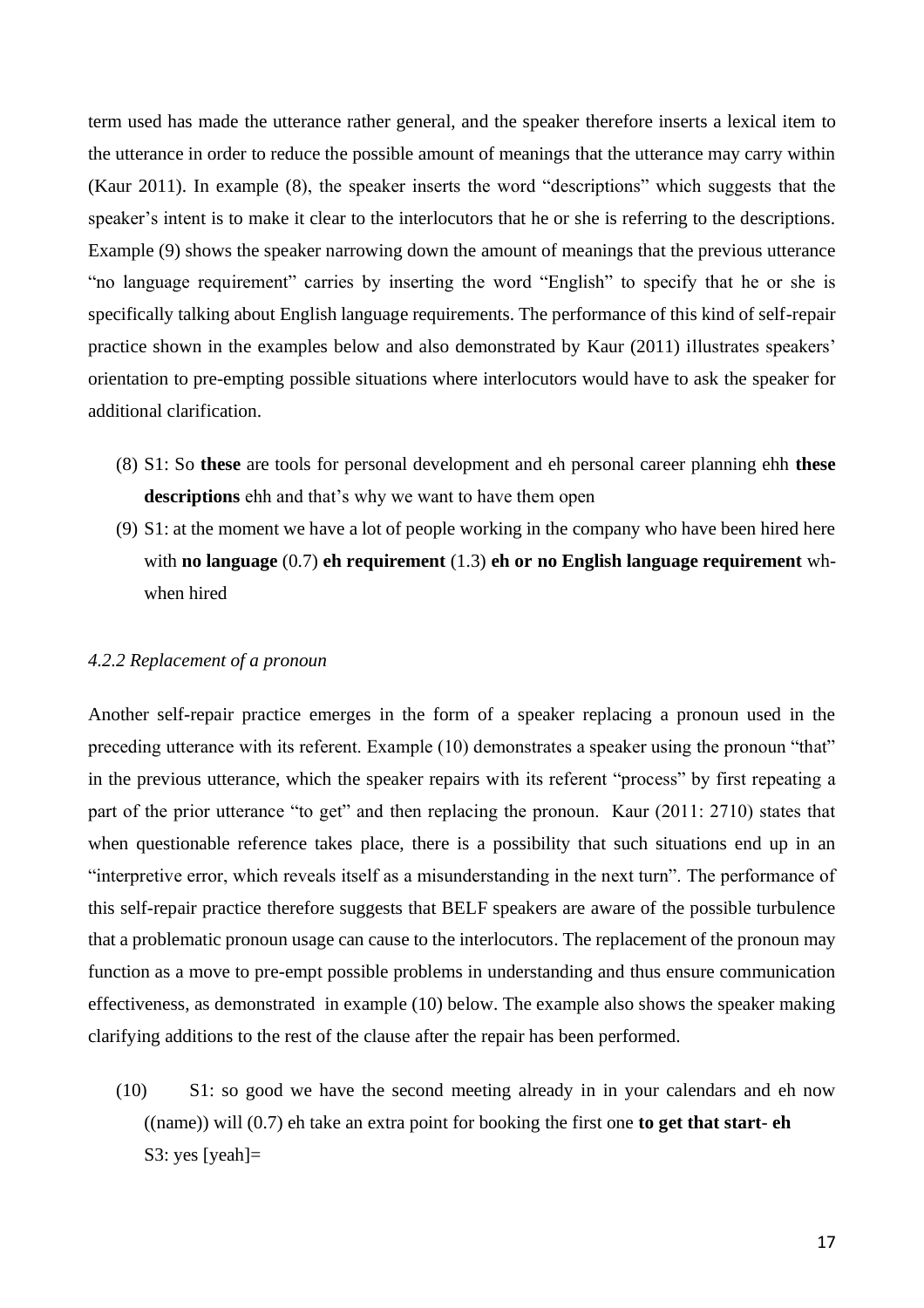S1: [**to**-**to get**] **the process eh** (0.7) **clear so that you all see it in the same way and then eh agree on starting** about the p- starting the performance evaluation ground

#### <span id="page-17-0"></span>*4.2.3 Lexical replacement*

The data also uncovered a self-repair practice where a speaker replaces a lexical item used in the previous segment of talk with a semantically more specific one. This is different from lexical repair, where the speaker replaces an incorrect lexical item with a correct one, since within lexical replacement the speaker decides to use another term that is connected to the prior but "narrows down the possible range of meanings to a very specific one" Kaur (2011: 2709). Example (11) demonstrates a speaker replacing a very general term "people" with the term "we", which suggests that the speaker is making sure to the interlocutors that he or she is referring to the five people that are present in the business meeting. A general term can easily carry a variety of different meanings to the listeners, so by replacing it to a more specific one, BELF speakers seem to make sure to pre-empt any possible misunderstandings.

(11) S1: I don't think it's fair to have them only in English (1.0) if **people**- **we** are not we cannot expect everybody to know (0.7) eh English

#### <span id="page-17-1"></span>**4.3 Clarification strategies**

As mentioned previously, BELF competence is strongly connected to speakers' clarity and accuracy of content, and thus interactional practices that enhance the explicitness of speech are considered integral in BELF interactions. The utilization of the following clarification strategies demonstrated below expresses the participants' orientation to this. Somewhat similar forms of clarification strategies are also found in Mauranen's (2006) and Björkman's (2014) studies; however, the occurrences of the strategies exemplified below are closely tied to this study's BELF context and seem to be used as a part of speakers' professional communicative repertoire.

#### <span id="page-17-2"></span>*4.3.1 Paraphrasing and clarification*

Paraphrasing was performed quite often in the meeting, which according to Björkman (2014) can be described as modifying a prior or an ongoing utterance although providing the same content. Example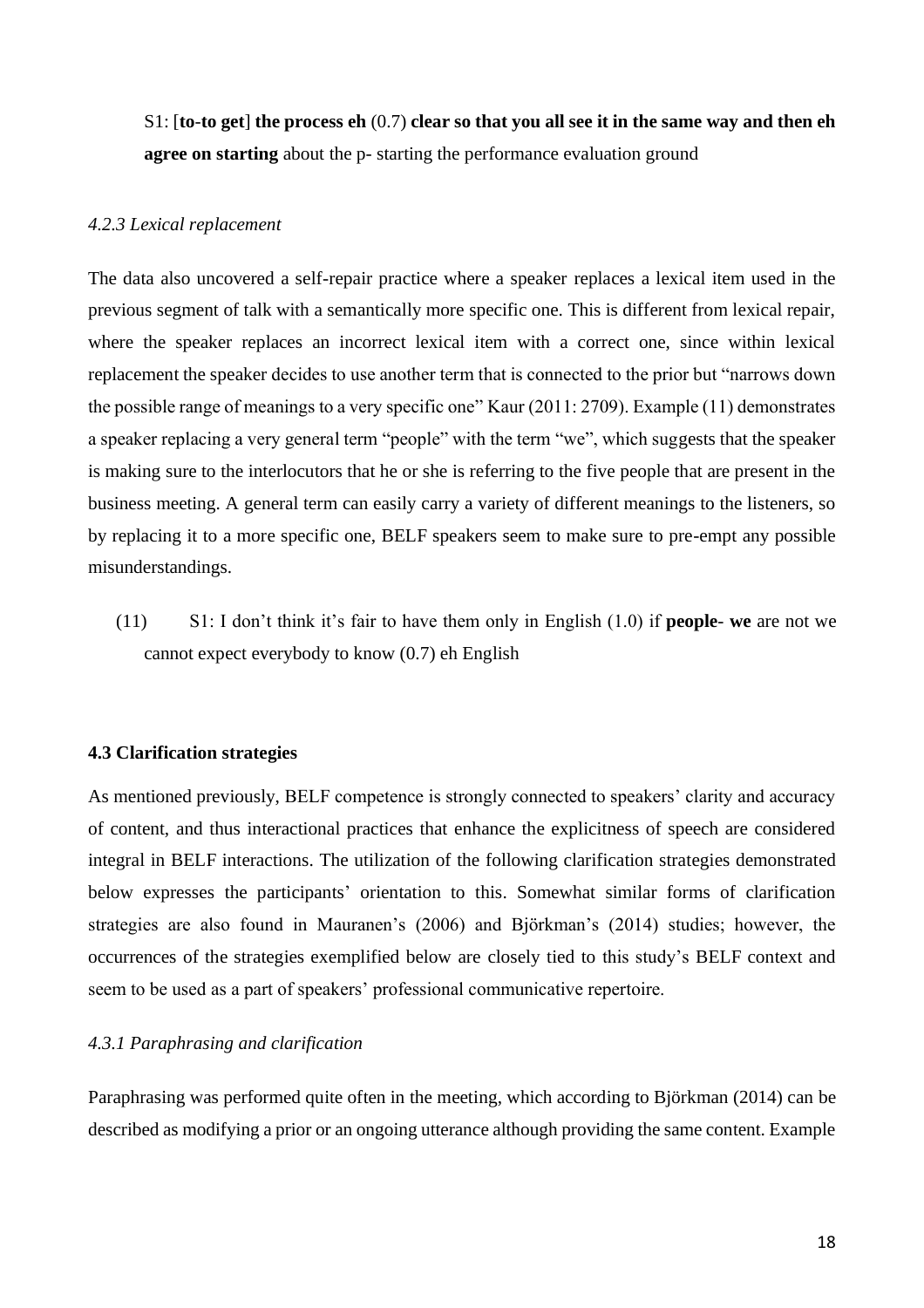(12) demonstrates a speaker paraphrasing the ongoing utterance **in bold**, which the speaker uses evidently as a strategy to signal the need for finding a common procedure for the matter at hand.

Clarification is somewhat similar to paraphrasing, where a speaker provides another segment of talk related to a prior one to clarify and/or exemplify something said previously. Examples (12) and (13) illustrate the utilization of this strategy in the segments of talk *in italics*: In example (12), the speaker raises a matter related to role descriptions on behalf of an unnamed person outside of the meeting. When the speaker is finished with the turn, there is a prolonged silence of approximately 3.5 seconds, which presumably drives the speaker to clarify that he or she raised the matter because it is considerably bothering the unnamed person. Example (13) on the other hand shows a speaker exemplifying his or her previously used term "gamification" after receiving a minimal response "yeah?" This shows that the speaker makes an effort to ensure that the interlocutors understand the concept and therefore the topic at hand.

(12) S2: *(name) has has asked all of us* that that okay if the basic thing- eh regarding role descriptions is is English, but **what is eeh what is the the our** (0.7) **what wha**- **what is our procedure regarding that if there are people who who don't understand English enough so so that we should have a common procedure regarding this** (1.0) before we start to-to give give advice (0.7) eeh to to superiors...

S2: (3.5) *so so eh I know that-that-that thing bothers (name) quite-q-quite quite much*=

 $S3: Mmm=$ 

- S4: Okay the question before we actually open a discussion about this is a: a timeline
- (13) S1: How about making it a game? I have e- experience in ehh sort of the gamificavity ehh what is the fine word
	- $S3: Mmm=$
	- S1: *Gamification*
	- S3: Yeah?
	- S1: *Ehh so building this kind of transformation into a board game*

#### <span id="page-18-0"></span>*4.3.2 Confirmation check*

Another clarification practice discovered from the data is, according to Mauranen (2006: 136), an efficient "guard against misunderstanding" that appears to be much used in B(ELF) interactions. Such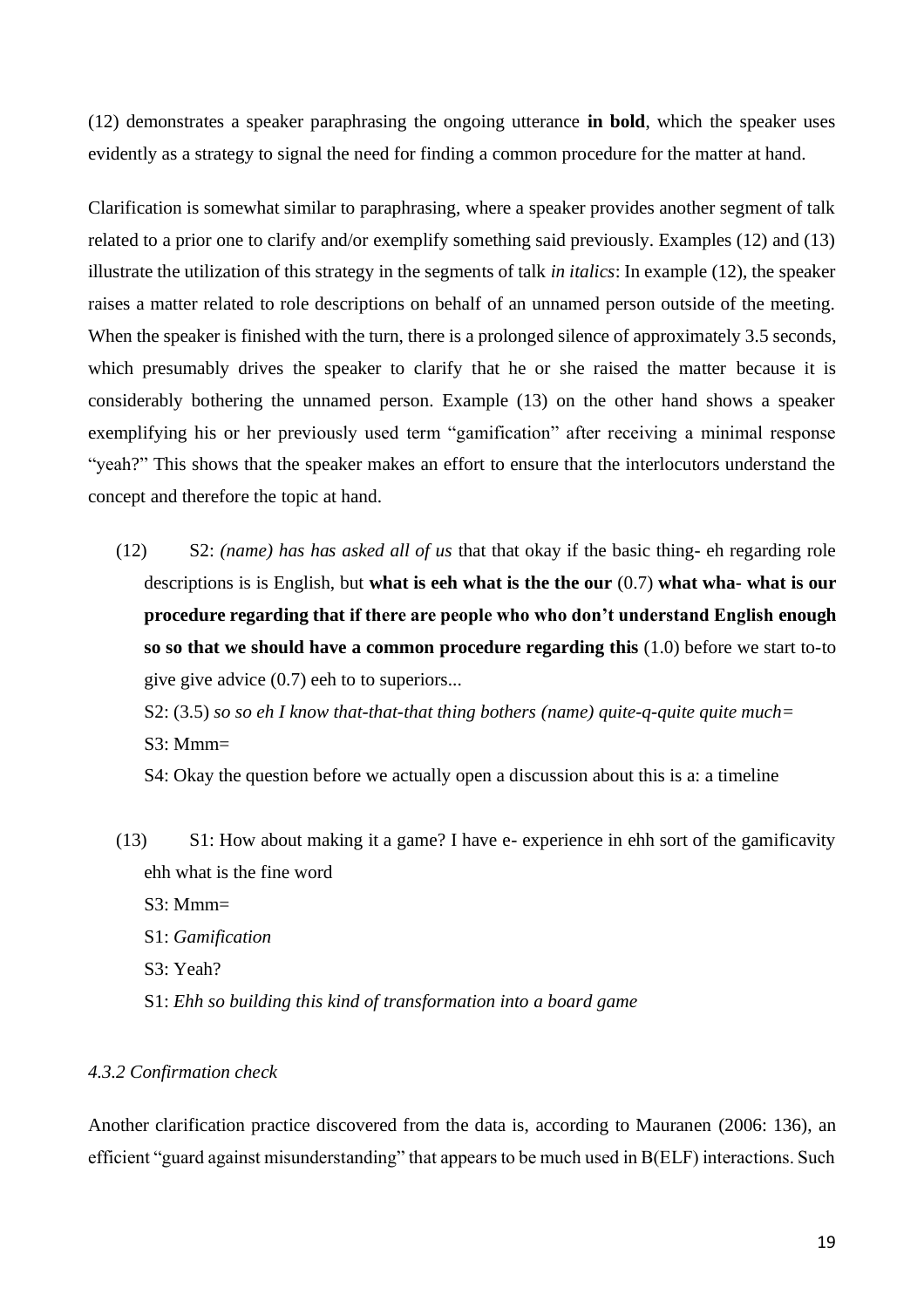practices may be manifested as minimal checks, or they may take the form of a more extensive and explicit request for clarification as shown in example (14): The speaker is unsure whether they are talking about person specific or more generic role descriptions, and the speaker therefore requests for clarification with "am I interpreting this correctly? …", which is then answered by an interlocutor with a confirmation response "Yeah...". In this case, understanding the nature of the role descriptions that are being talked about seems important for the speaker, and the speaker therefore makes sure that he or she has the correct concept.

- (14) S1: So that it's not eh person specific eh tailor made role descriptions but we are talking about eh this a more generic descriptions
	- $S3: Hmm=$

# S1: **Eh am I am I interpreting this correctly?** (0.8) **That this is this is about the sort of the wider role descriptions**

S3: **Yeah** (0.7) **that's what I** (0.7) **I [have understood it]**

#### <span id="page-19-0"></span>*4.3.3 Self-repetition*

Lastly, instances of repetition were uncovered from the data, which the participants mostly performed in the form of self-repeating. Self-repetition involves a speaker repeating key pieces of information of his or her own ongoing utterance. As mentioned by Björkman (2014) and demonstrated in the examples below, the repetitions are not conducted for lack of fluency, but rather for explicitness purposes to highlight the key information: Example (15) shows the speaker repeating the word "sub projects" three times, which is clearly the key concept of the speaker's utterance. In example (16), the speaker is expressing that two unnamed persons outside the meeting are having superior training today, which the speaker then repeats again with minor word changes (e.g. today - currently). Again, it seems like the parts that the speaker repeats are key pieces of information in terms of the rest of his or her utterance.

(15) S1: I'm th- my thinking is that we need to have (0.8) **sort of sub projects** (0.5) ehh so that eh these separate areas there are values and target culture as one then leadership development learning together part with competences and the learning platform and HR processes HR systems they are all **sort of sub projects** and eh we need to have a separate plan for each of them and follow them up as ehh as a as **sub projects**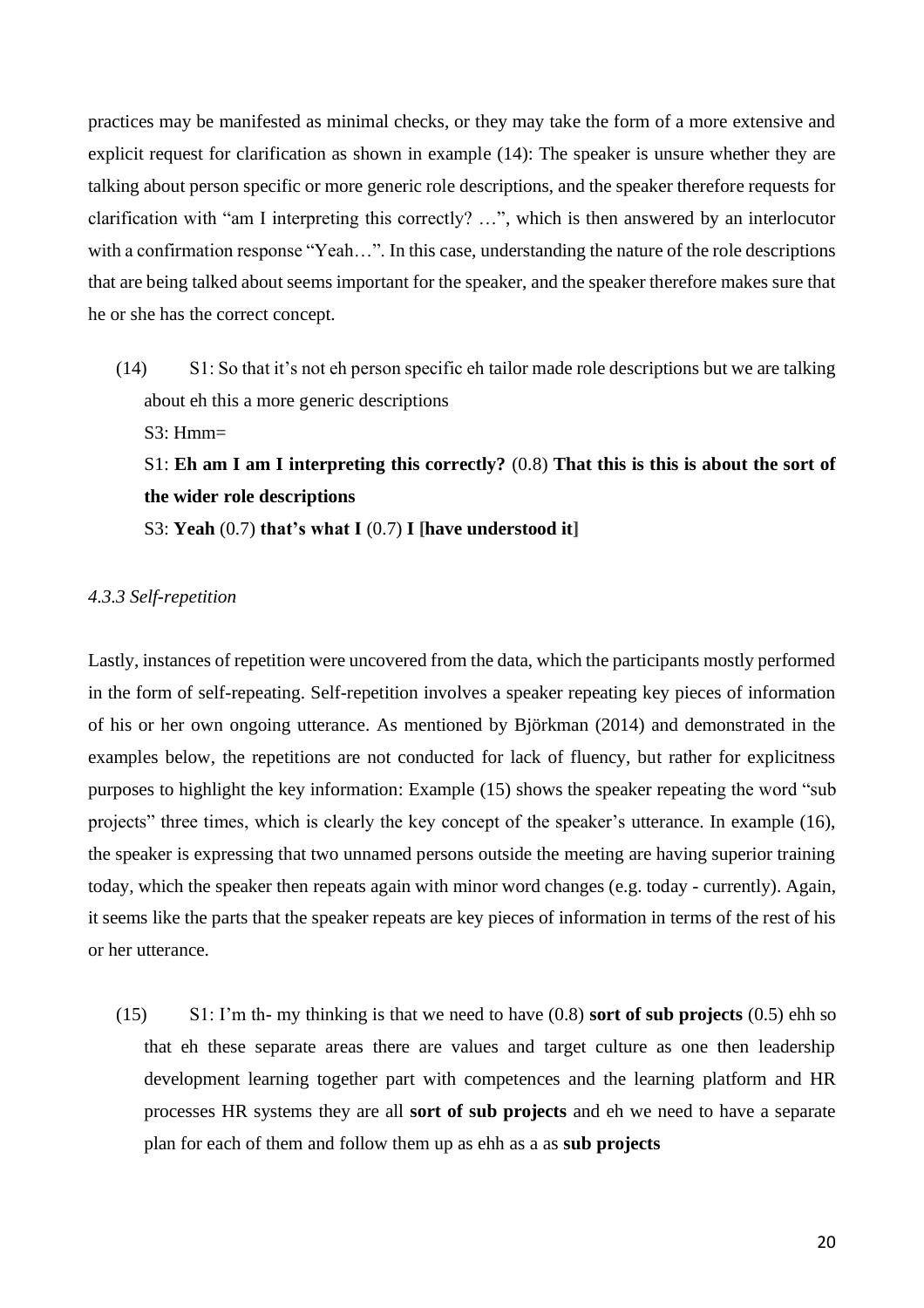(16) S3: But I think it eh (0.8) it eh raised up in-in eh (0.8) in that respect when: when: (2.0) eh ((name1)) and ((name2)) **they are having first superior training today so currently they are they're having the training** and (0.8) maybe maybe (1.0) it was it was eh the idea that she would get the answer before that but it's not that urgent in my in my opinion also

#### <span id="page-20-0"></span>**5 CONCLUSION**

The purpose of this study was to explore and demonstrate BELF speakers' use of self-repair and clarification strategies and their communicative functions in a business meeting where ELF was used as the medium of communication. Overall the study is an example of how BELF speakers use the two CSs to ensure successful communication and, moreover, reach work-related communicative goals.

The results show participants' regular use of both self-repair and clarification strategies throughout the meeting. The two different forms of self-repair practices that speakers were found to manifest can be categorized into practices that a) right the wrongs and b) raise explicitness. With regard to the first form, speakers self-repaired in situations where they performed a hearable error or mistake. The findings indicate that the repair was performed with the speakers' intention to resolve phonological, lexical, morphological and syntactic errors, and thus maintain and improve the intelligibility of their talk. The occurrence of the second form of self-repair, on the other hand, was not preceded by an error or mistake. According to the results, such practices were performed to produce alternative utterances and make specifying additions to ongoing talk - presumably in order to pre-empt possible communicative turbulence by enhancing the explicitness of speakers' talk.

Furthermore, the clarification strategies that speakers were found to utilize include paraphrasing, clarification, confirmation check, and self-repetition. The results demonstrate that such practices function as pro-active tools to prevent possible misunderstandings in situations where a prolonged silence or minimal response took place after a speaker's turn. However, the practices were also performed spontaneously. In such cases, they appeared to work as the means for making sure that important work-related concepts and content gets across by increasing the clarity and accuracy of speakers' talk.

The findings of this study mirror the results of previous CS studies (Mauranen 2006; Kaur 2011; Björkman 2014), as the methodology of their higher education ELF context research was adopted to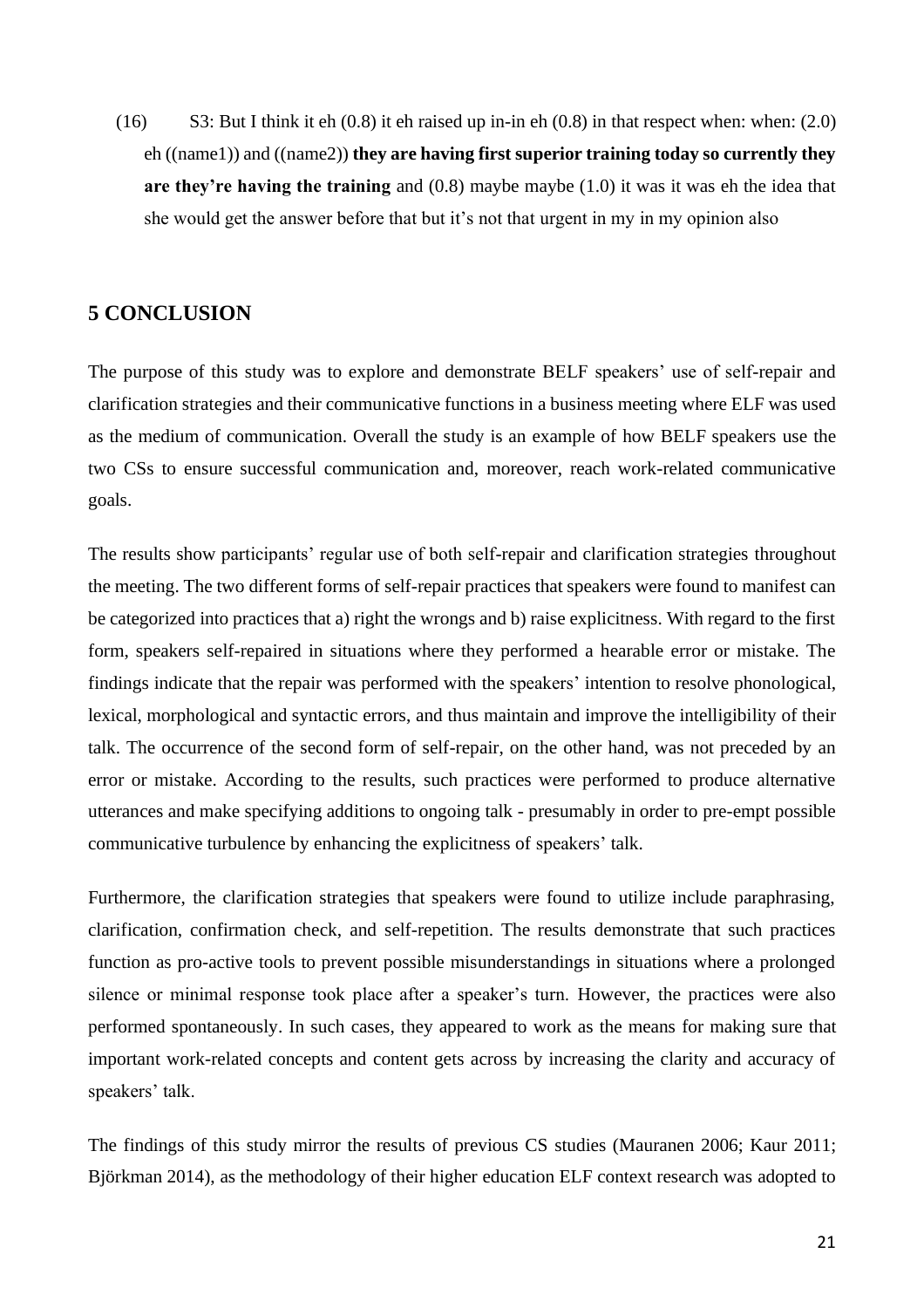this study's BELF context. In terms of self-repair, the findings of its use and functions are very similar to Kaur's (2011) findings and relatable to the higher education context, as well as presumably any ELF context. However, when it comes to clarification strategies, speakers seem to have more contextdependent motives for using such strategies. They do work as pro-active tools to prevent misunderstandings (as found in the previous studies), but the findings of this study also propose that they are a part of BELF speakers' professional communicative repertoires (see Räisänen 2018).

The findings of this study provide useful information about self-repair and clarification CSs in BELF communication for international organizations and business professionals who make use of BELF in their everyday working life. However, there is a need for more thorough research on the communicative functions of CSs, especially in BELF contexts, because BELF competence has a major role in today's international business communication. An interesting future research regarding this topic would be to also explore the functions of non-verbal pragmatic means in BELF interaction, as well as the relationship between verbal and non-verbal CSs to understand the phenomena more extensively.

### <span id="page-21-0"></span>**6 BIBLIOGRAPHY**

Björkman, B. (2014). An analysis of polyadic English as a lingua franca (ELF) speech: A communicative strategies framework. *Journal of Pragmatics* 66, 122–138.

Cogo, A. (2009). Accommodating difference in ELF conversations. In A. Mauranen and E. Ranta (eds.), *English as a Lingua Franca: Studies and Findings*. Cambridge Scholars Publishing: Newcastle, 254-273.

Firth, A. (1996). The discursive accomplishment of normality: on 'lingua franca' English and conversation analysis. *Journal of Pragmatics* 26(2), 237-259.

Jenkins, J., Cogo, A. and Martin, D. (2011). Review of developments in research into English as a lingua franca. *Language Teaching* 44(3), 281-315.

Kankaanranta, A. and Planken, B. (2010). BELF competence as business knowledge of internationally operating business professionals. *Journal of Business Communication* (Special issue of Language Matters, Part 2) 47(4), 380-407.

Kaur, J. (2011). Raising explicitness through self-repair in English as a lingua franca. *Journal of Pragmatics* 43, 2704-2715.

Louhiala-Salminen, L., Charles, M. and Kankaanranta, A. (2005). English as a lingua franca in Nordic corporate mergers: Two case companies. *English for Specific Purposes* 24, 401–421.